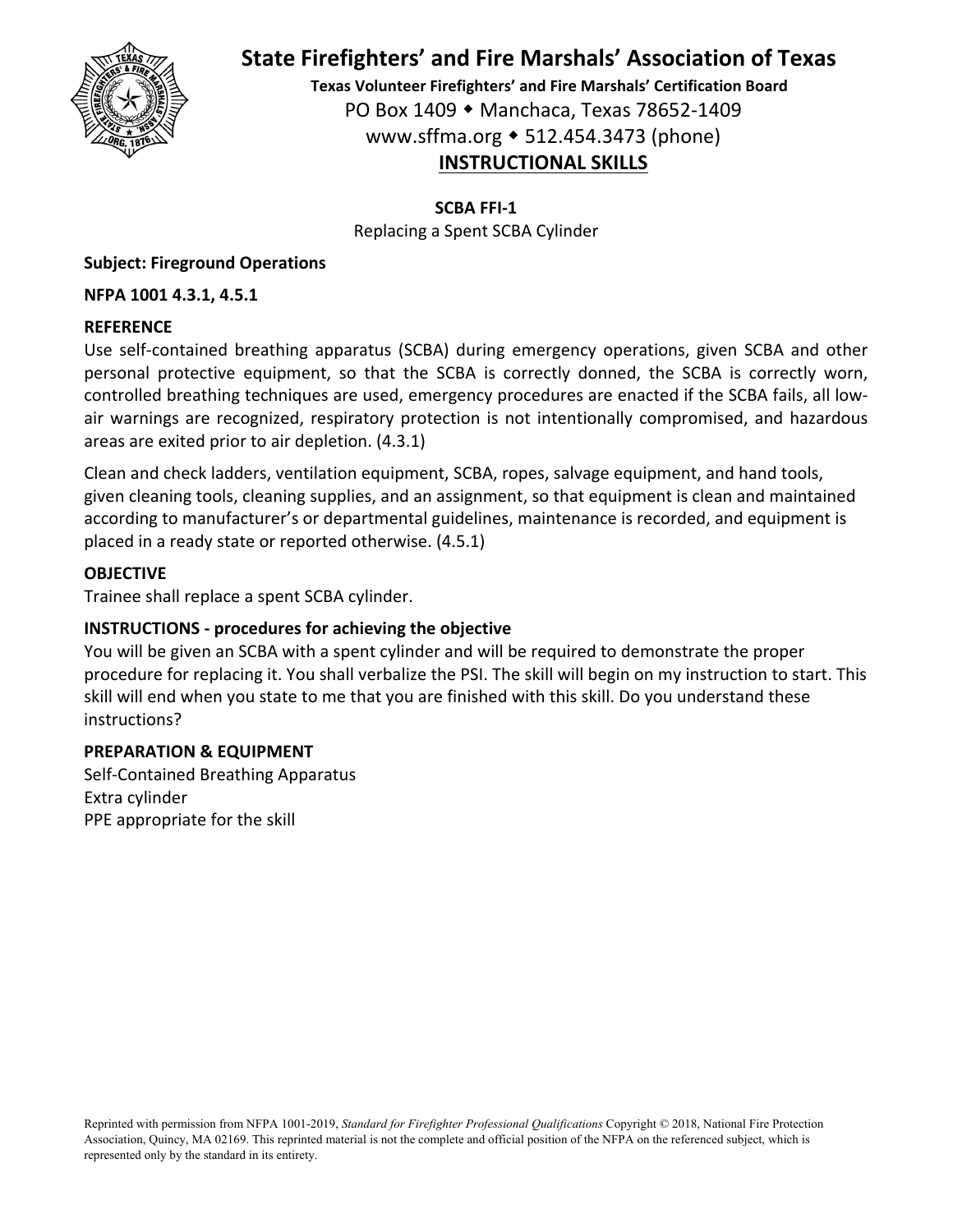

**Texas Volunteer Firefighters' and Fire Marshals' Certification Board** PO Box 1409 ◆ Manchaca, Texas 78652-1409 www.sffma.org 512.454.3473 (phone) **INSTRUCTIONAL SKILLS**

#### **SCBA FFI‐1**

Replacing a Spent SCBA Cylinder

Trainee: \_\_\_\_\_\_\_\_\_\_\_\_\_\_\_\_\_\_\_\_\_\_\_\_\_\_\_\_\_\_\_\_\_\_\_\_\_\_\_\_\_\_\_\_\_\_\_\_\_\_\_\_\_\_\_

Department: \_\_\_\_\_\_\_\_\_\_\_\_\_\_\_\_\_\_\_\_\_\_\_\_\_\_\_\_\_\_\_\_\_\_\_\_\_\_\_\_\_\_\_\_\_\_\_\_\_\_\_\_

|    | Trainee shall replace a spent SCBA cylinder. (4.3.1, 4.5.1)                |                 |      |               |  |  |
|----|----------------------------------------------------------------------------|-----------------|------|---------------|--|--|
|    |                                                                            | <b>POSSIBLE</b> |      |               |  |  |
|    |                                                                            | <b>POINTS</b>   | TEST | <b>RETEST</b> |  |  |
| a. | Places SCBA on a flat surface                                              |                 |      |               |  |  |
| b. | Turns off cylinder valve                                                   | 1               |      |               |  |  |
| c. | Opens purge valve to bleed off the air pressure                            |                 |      |               |  |  |
| d. | Disconnects the high pressure hose from cylinder                           | 1               |      |               |  |  |
| e. | Releases cylinder from backpack and removes cylinder                       | 1               |      |               |  |  |
| f. | Places and secures a full cylinder into the backpack                       |                 |      |               |  |  |
| g. | Inspects the "O" ring in the high pressure hose connection                 | 1               |      |               |  |  |
| h. | Connects high pressure hose to the cylinder                                |                 |      |               |  |  |
|    | Opens the cylinder valve and checks remote gauge reading (verbalizes PSI). |                 |      |               |  |  |
|    | Performs skill in a safe and proficient manner, per AHJ                    | 1               |      |               |  |  |
|    | <b>TOTAL POINTS:</b>                                                       | 10              |      |               |  |  |

\_\_\_\_\_\_\_\_\_\_\_\_\_\_\_\_\_\_\_\_\_\_\_\_\_\_\_\_\_\_\_\_\_\_\_\_\_\_\_\_\_\_\_\_\_\_\_\_\_\_\_\_\_\_\_\_\_\_\_\_\_\_\_\_\_\_\_\_\_\_\_\_\_\_\_\_\_\_\_\_\_\_\_\_

\_\_\_\_\_\_\_\_\_\_\_\_\_\_\_\_\_\_\_\_\_\_\_\_\_\_\_\_\_\_\_\_\_\_\_\_\_\_\_\_\_\_\_\_\_\_\_\_\_\_\_\_\_\_\_\_\_\_\_\_\_\_\_\_\_\_\_\_\_\_\_\_\_\_\_\_\_\_\_\_\_\_\_\_

\_\_\_\_\_\_\_\_\_\_\_\_\_\_\_\_\_\_\_\_\_\_\_\_\_\_\_\_\_\_\_\_\_\_\_\_\_\_\_\_\_\_\_\_\_\_\_\_\_\_\_\_\_\_\_\_\_\_\_\_\_\_\_\_\_\_\_\_\_\_\_\_\_\_\_\_\_\_\_\_\_\_\_\_

\_\_\_\_\_\_\_\_\_\_\_\_\_\_\_\_\_\_\_\_\_\_\_\_\_\_\_\_\_\_\_\_\_\_\_\_\_\_\_\_\_\_\_\_\_\_\_\_\_\_\_\_\_\_\_\_\_\_\_\_\_\_\_\_\_\_\_\_\_\_\_\_\_\_\_\_\_\_\_\_\_\_\_\_

#### **Points needed to pass: 7**

#### **Evaluator/Candidate Comments**:

Instructor's Signature **Date Date Date Date Date Date Date Date Date**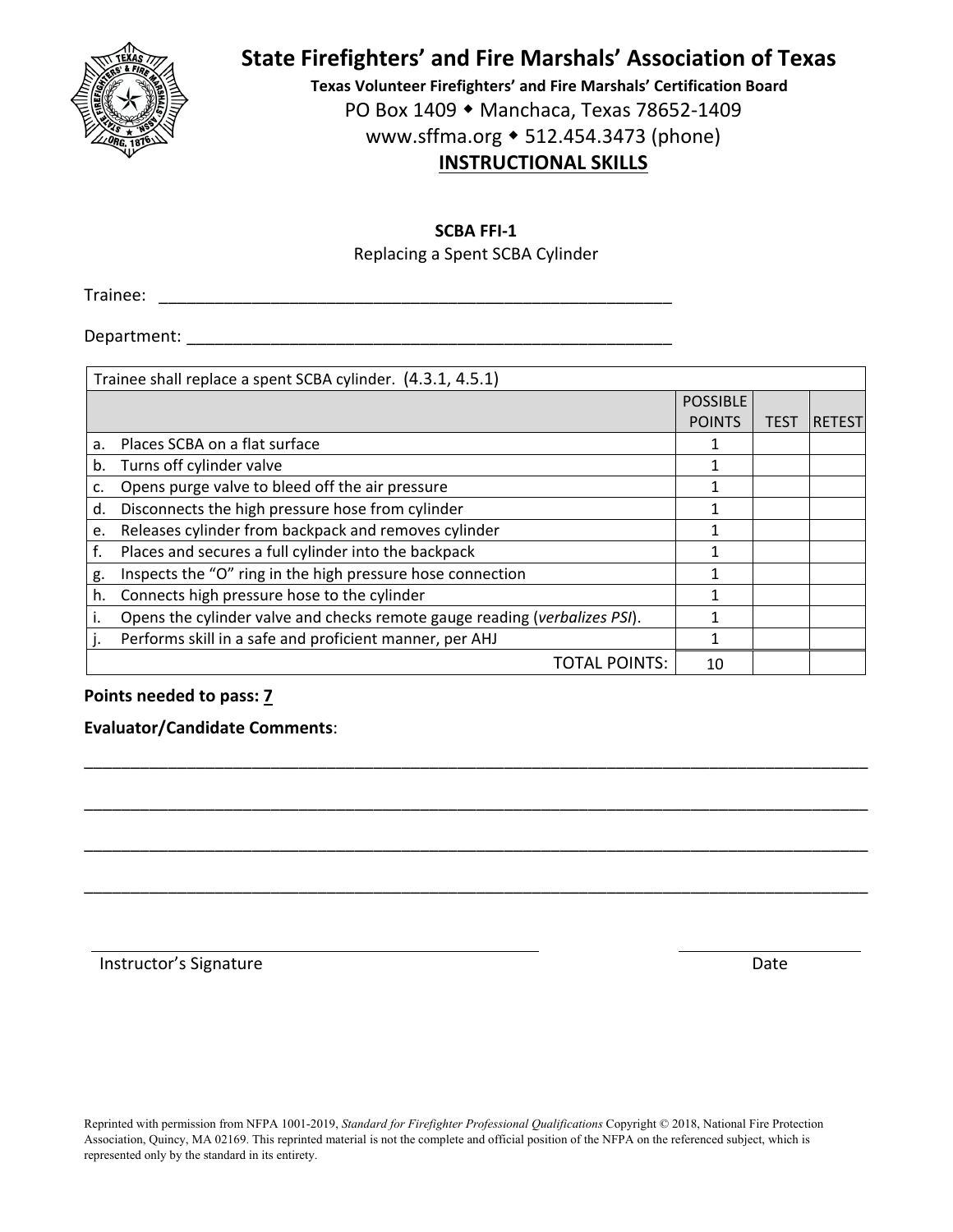

**Texas Volunteer Firefighters' and Fire Marshals' Certification Board** PO Box 1409 Manchaca, Texas 78652‐1409 www.sffma.org 512.454.3473 (phone) **INSTRUCTIONAL SKILLS**

## **SCBA FFI‐2**

Operational Inspection of SCBA and PASS Device

### **Subject: Preparedness and Maintenance**

### **NFPA 1001 4.5.1**

### **REFERENCE**

Clean and check ladders, ventilation equipment, SCBA, ropes, salvage equipment, and hand tools, given cleaning tools, cleaning supplies, and an assignment, so that equipment is clean and maintained according to manufacturer's or departmental guidelines, maintenance is recorded, and equipment is placed in a ready state or reported otherwise. (4.5.1)

### **OBJECTIVE**

Trainee shall inspect an SCBA and PASS device.

# **INSTRUCTIONS ‐ procedures for achieving the objective**

Given an SCBA with PASS device, you will demonstrate the operational inspection of the SCBA unit and PASS device. You shall verbalize the mandatory steps while performing this skill. The skill will begin on my instruction to start. This skill will end when you state that you are finished with this skill. Do you understand these instructions?

#### **PREPARATION & EQUIPMENT**

Self‐Contained Breathing Apparatus PASS Device PPE appropriate for the skill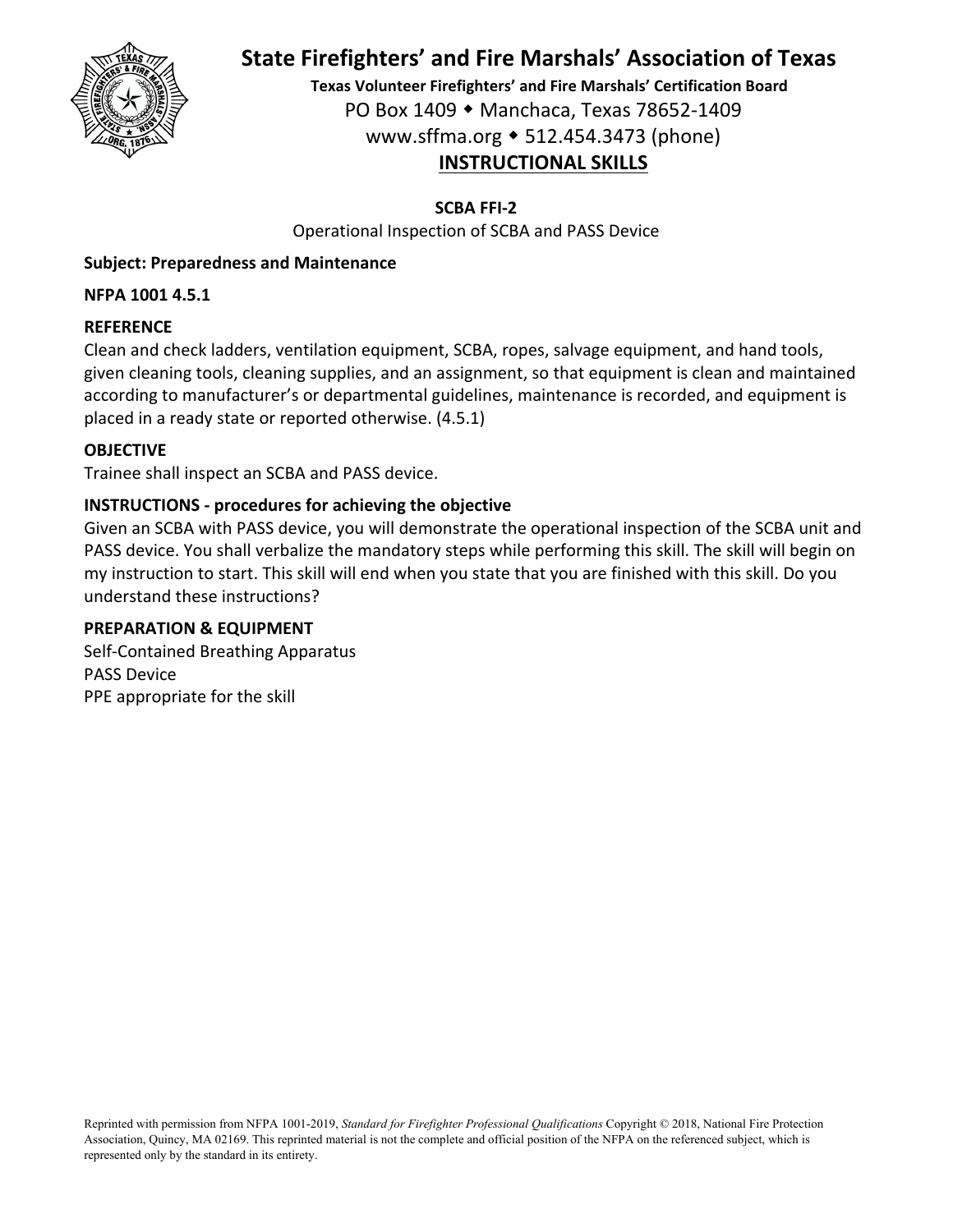

**Texas Volunteer Firefighters' and Fire Marshals' Certification Board** PO Box 1409 ◆ Manchaca, Texas 78652-1409

www.sffma.org 512.454.3473 (phone)

# **INSTRUCTIONAL SKILLS**

**SCBA FFI‐2**

Operational Inspection of SCBA and PASS Device

Trainee: \_\_\_\_\_\_\_\_\_\_\_\_\_\_\_\_\_\_\_\_\_\_\_\_\_\_\_\_\_\_\_\_\_\_\_\_\_\_\_\_\_\_\_\_\_\_\_\_\_\_\_\_\_\_\_

Department:  $\blacksquare$ 

|    | Trainee shall inspect an SCBA and PASS device. (4.5.1)                        |                 |             |               |
|----|-------------------------------------------------------------------------------|-----------------|-------------|---------------|
|    |                                                                               | <b>POSSIBLE</b> |             |               |
|    |                                                                               | <b>POINTS</b>   | <b>TEST</b> | <b>RETEST</b> |
| a. | Inspects the backpack's harness straps for cleanliness and damage             |                 |             |               |
| b. | Inspects the cylinder for cleanliness and damage                              | 1               |             |               |
| c. | Opens the cylinder and checks for air leaks                                   | 1               |             |               |
| d. | Compares the cylinder gauge pressure to remote pressure gauge                 | 1               |             |               |
| e. | Verbalizes all pressure gauge reading in PSI (should be within 100 PSI)       | 1               |             |               |
| f. | Operates PASS device in all modes                                             | 1               |             |               |
| g. | Inspects the face piece for damage                                            | 1               |             |               |
| h. | Inspects operation of all face piece accessories present                      |                 |             |               |
| ۱. | Purges the face piece, then dons or holds face piece to face and breathes air |                 |             |               |
|    | Operates purge/bypass valve                                                   |                 |             |               |
| k. | Closes cylinder valve and relieves pressure and properly checks low pressure  |                 |             |               |
|    | alarm                                                                         |                 |             |               |
| Ι. | Verbalizes recording and reporting procedures, as per AHJ                     |                 |             |               |
|    | m. Performs skill in a safe and proficient manner, per AHJ                    |                 |             |               |
|    | <b>TOTAL POINTS:</b>                                                          | 13              |             |               |

\_\_\_\_\_\_\_\_\_\_\_\_\_\_\_\_\_\_\_\_\_\_\_\_\_\_\_\_\_\_\_\_\_\_\_\_\_\_\_\_\_\_\_\_\_\_\_\_\_\_\_\_\_\_\_\_\_\_\_\_\_\_\_\_\_\_\_\_\_\_\_\_\_\_\_\_\_\_\_\_\_\_\_\_

\_\_\_\_\_\_\_\_\_\_\_\_\_\_\_\_\_\_\_\_\_\_\_\_\_\_\_\_\_\_\_\_\_\_\_\_\_\_\_\_\_\_\_\_\_\_\_\_\_\_\_\_\_\_\_\_\_\_\_\_\_\_\_\_\_\_\_\_\_\_\_\_\_\_\_\_\_\_\_\_\_\_\_\_

\_\_\_\_\_\_\_\_\_\_\_\_\_\_\_\_\_\_\_\_\_\_\_\_\_\_\_\_\_\_\_\_\_\_\_\_\_\_\_\_\_\_\_\_\_\_\_\_\_\_\_\_\_\_\_\_\_\_\_\_\_\_\_\_\_\_\_\_\_\_\_\_\_\_\_\_\_\_\_\_\_\_\_\_

\_\_\_\_\_\_\_\_\_\_\_\_\_\_\_\_\_\_\_\_\_\_\_\_\_\_\_\_\_\_\_\_\_\_\_\_\_\_\_\_\_\_\_\_\_\_\_\_\_\_\_\_\_\_\_\_\_\_\_\_\_\_\_\_\_\_\_\_\_\_\_\_\_\_\_\_\_\_\_\_\_\_\_\_

### **Points needed to pass: 9**

## **Evaluator/Candidate Comments**:

Instructor's Signature **Date**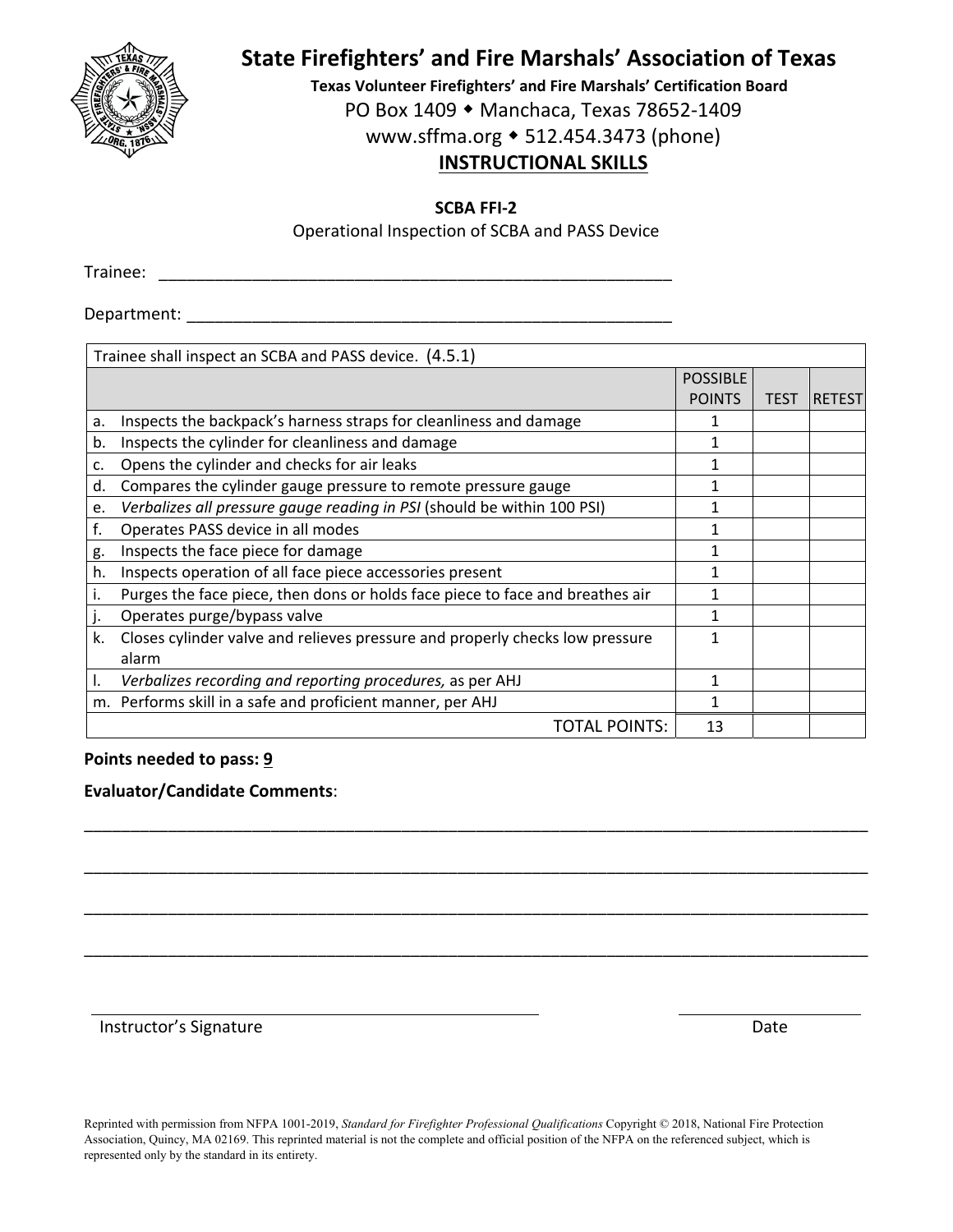

**Texas Volunteer Firefighters' and Fire Marshals' Certification Board** PO Box 1409 Manchaca, Texas 78652‐1409 www.sffma.org 512.454.3473 (phone) **INSTRUCTIONAL SKILLS**

# **SCBA FFI‐3**

Cleaning and Sanitizing SCBA

# **Subject: Preparedness and Maintenance**

**NFPA 1001 4.5.1**

# **REFERENCE**

Clean and check ladders, ventilation equipment, SCBA, ropes, salvage equipment, and hand tools, given cleaning tools, cleaning supplies, and an assignment, so that equipment is clean and maintained according to manufacturer's or departmental guidelines, maintenance is recorded, and equipment is placed in a ready state or reported otherwise. (4.5.1)

# **OBJECTIVE**

Trainee shall clean and sanitize an SCBA.

# **INSTRUCTIONS ‐ procedures for achieving the objective**

You will be given an SCBA to clean and sanitize. The skill will begin on my instruction to start. This skill will end when you state that you are finished with this skill. Do you understand these instructions?

# **PREPARATION & EQUIPMENT**

Self‐Contained Breathing Apparatus PPE appropriate for the skill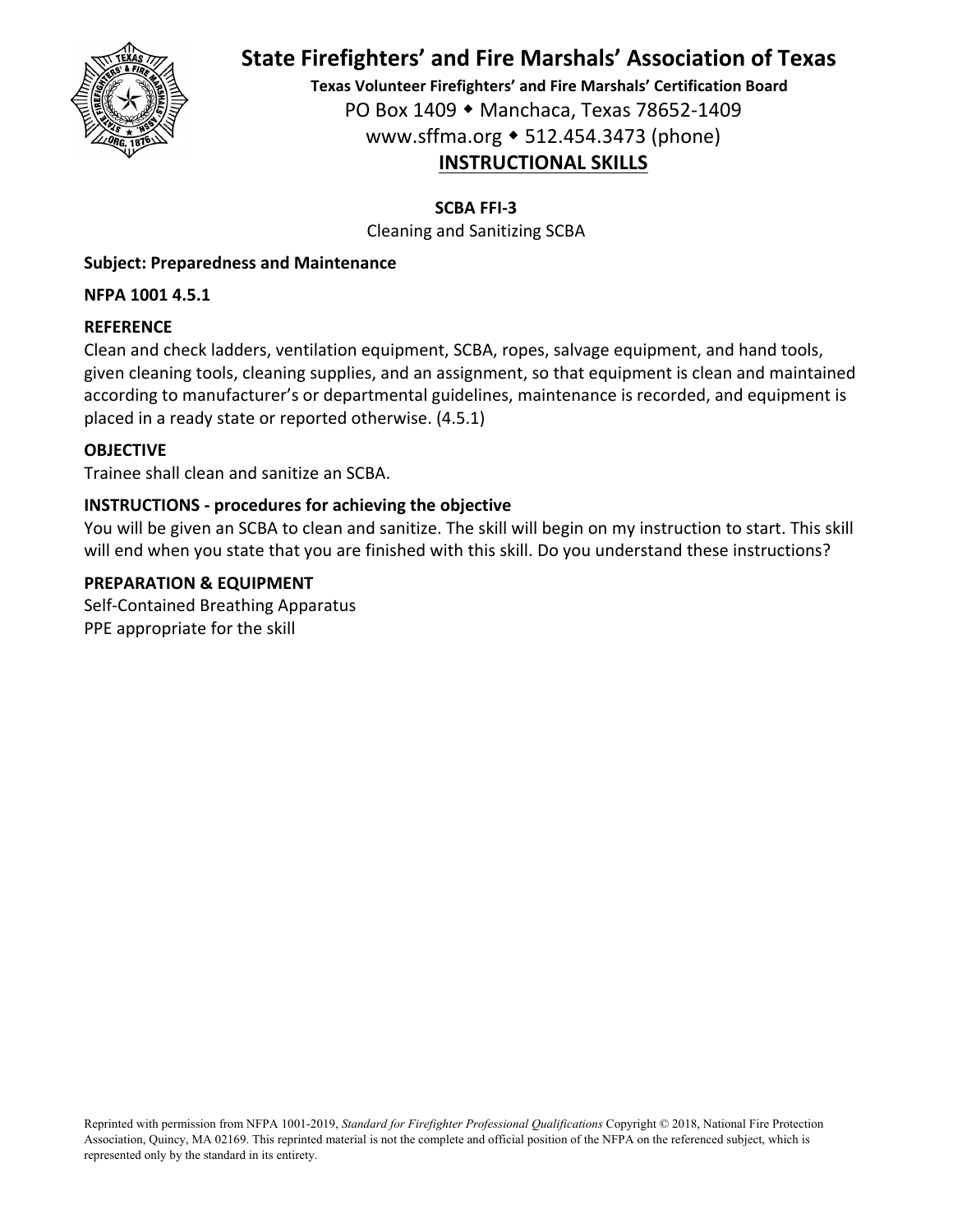

**Texas Volunteer Firefighters' and Fire Marshals' Certification Board** PO Box 1409 ◆ Manchaca, Texas 78652-1409

www.sffma.org 512.454.3473 (phone)

# **INSTRUCTIONAL SKILLS**

#### **SCBA FFI‐3**

Cleaning and Sanitizing SCBA

Trainee: \_\_\_\_\_\_\_\_\_\_\_\_\_\_\_\_\_\_\_\_\_\_\_\_\_\_\_\_\_\_\_\_\_\_\_\_\_\_\_\_\_\_\_\_\_\_\_\_\_\_\_\_\_\_\_

Department:  $\blacksquare$ 

|    | Trainee shall clean and sanitize an SCBA. (4.5.1)                            |                 |             |               |
|----|------------------------------------------------------------------------------|-----------------|-------------|---------------|
|    |                                                                              | <b>POSSIBLE</b> |             |               |
|    |                                                                              | <b>POINTS</b>   | <b>TEST</b> | <b>RETEST</b> |
| a. | Cleans unit with soap and water per manufacturer's recommendations           |                 |             |               |
| b. | Does not allow water to get into regulator assembly or electronics           |                 |             |               |
| c. | Disinfects face piece with cleaner/sanitizer per manufacturer's              |                 |             |               |
|    | recommendations                                                              |                 |             |               |
|    | d. Cleans and dries unit using proper procedures                             |                 |             |               |
| e. | Closes cylinder valve and relieves pressure and properly checks low pressure |                 |             |               |
|    | alarm                                                                        |                 |             |               |
|    | Performs skill in a safe and proficient manner, per AHJ                      |                 |             |               |
|    | <b>TOTAL POINTS:</b>                                                         | 6               |             |               |

\_\_\_\_\_\_\_\_\_\_\_\_\_\_\_\_\_\_\_\_\_\_\_\_\_\_\_\_\_\_\_\_\_\_\_\_\_\_\_\_\_\_\_\_\_\_\_\_\_\_\_\_\_\_\_\_\_\_\_\_\_\_\_\_\_\_\_\_\_\_\_\_\_\_\_\_\_\_\_\_\_\_\_\_

\_\_\_\_\_\_\_\_\_\_\_\_\_\_\_\_\_\_\_\_\_\_\_\_\_\_\_\_\_\_\_\_\_\_\_\_\_\_\_\_\_\_\_\_\_\_\_\_\_\_\_\_\_\_\_\_\_\_\_\_\_\_\_\_\_\_\_\_\_\_\_\_\_\_\_\_\_\_\_\_\_\_\_\_

\_\_\_\_\_\_\_\_\_\_\_\_\_\_\_\_\_\_\_\_\_\_\_\_\_\_\_\_\_\_\_\_\_\_\_\_\_\_\_\_\_\_\_\_\_\_\_\_\_\_\_\_\_\_\_\_\_\_\_\_\_\_\_\_\_\_\_\_\_\_\_\_\_\_\_\_\_\_\_\_\_\_\_\_

\_\_\_\_\_\_\_\_\_\_\_\_\_\_\_\_\_\_\_\_\_\_\_\_\_\_\_\_\_\_\_\_\_\_\_\_\_\_\_\_\_\_\_\_\_\_\_\_\_\_\_\_\_\_\_\_\_\_\_\_\_\_\_\_\_\_\_\_\_\_\_\_\_\_\_\_\_\_\_\_\_\_\_\_

#### **Points needed to pass: 4**

**Evaluator/Candidate Comments**:

Instructor's Signature **Date**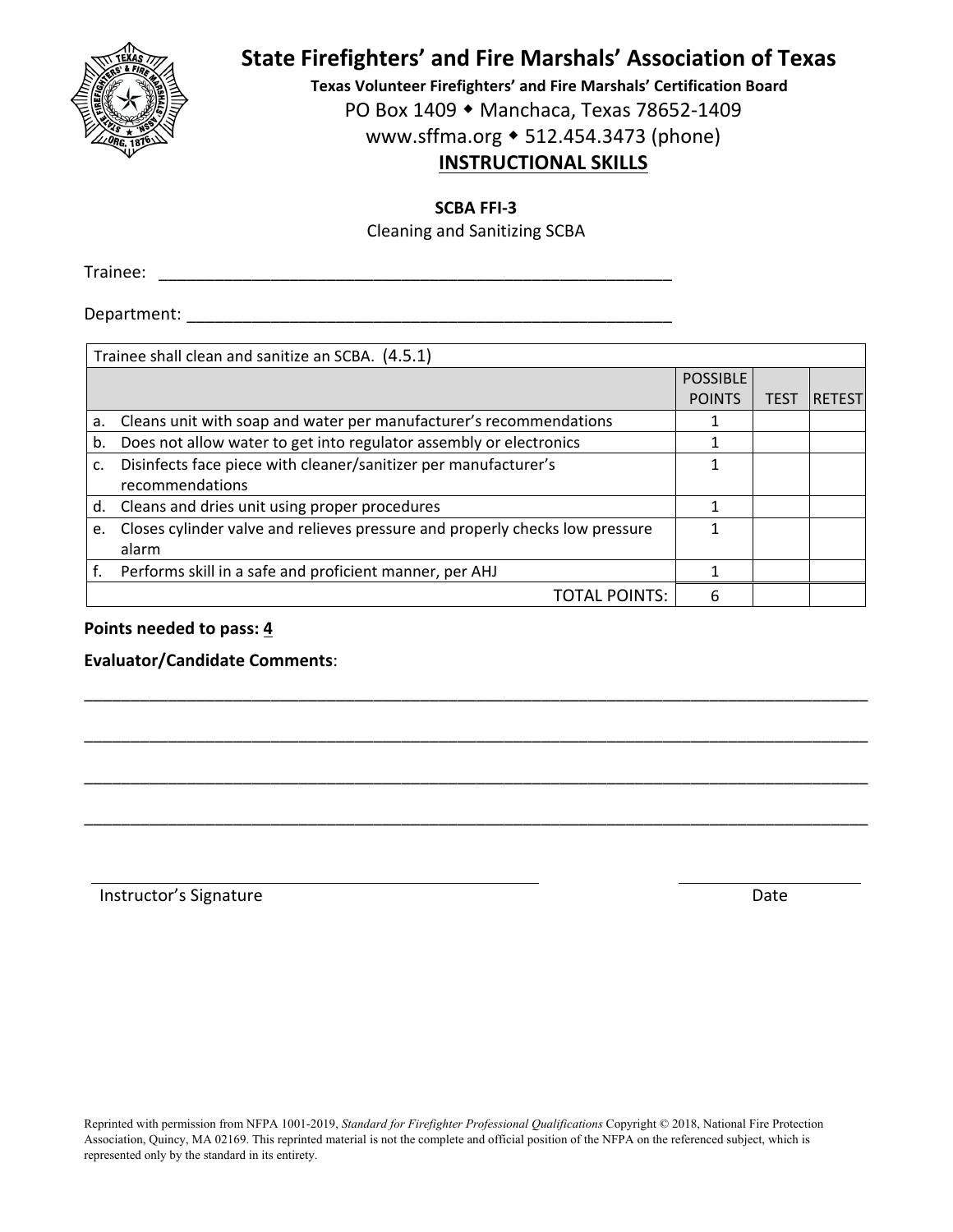

**Texas Volunteer Firefighters' and Fire Marshals' Certification Board** PO Box 1409 Manchaca, Texas 78652‐1409 www.sffma.org 512.454.3473 (phone) **INSTRUCTIONAL SKILLS**

#### **SCBA FFI‐4**

Donning Breathing Apparatus Using the Coat Method

## **Subject: Fireground Operations**

#### **NFPA 1001 4.3.1**

### **REFERENCE**

Use self‐contained breathing apparatus (SCBA) during emergency operations, given SCBA and other personal protective equipment, so that the SCBA is correctly donned, the SCBA is correctly worn, controlled breathing techniques are used, emergency procedures are enacted if the SCBA fails, all low‐ air warnings are recognized, respiratory protection is not intentionally compromised, and hazardous areas are exited prior to air depletion. (4.3.1)

#### **OBJECTIVE**

Trainee shall don an SCBA using the Coat Method.

#### **INSTRUCTIONS ‐ procedures for achieving the objective**

With the Self-Contained Breathing Apparatus (SCBA) lying on the ground, back plate up, you shall don the breathing apparatus using the coat method. You shall verbalize the mandatory steps while performing this skill. You will begin on my instruction to start. The skill will stop when all identified steps have been accomplished and you put your hands in the air to signal that you are finished with this skill. Do you understand these instructions?

#### **PREPARATION & EQUIPMENT**

Self‐Contained Breathing Apparatus Personal Alert Safety System PPE appropriate for the skill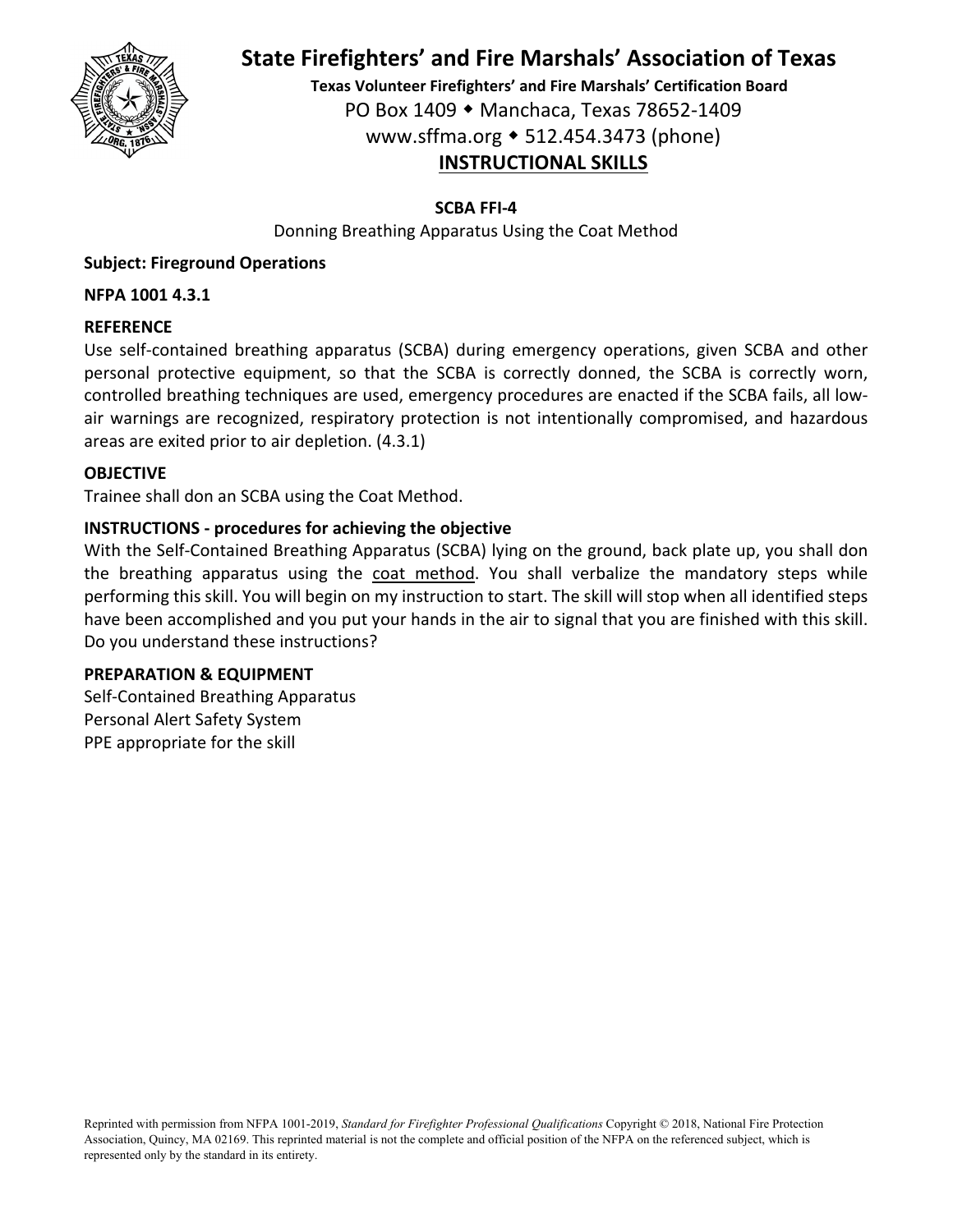

**Texas Volunteer Firefighters' and Fire Marshals' Certification Board** PO Box 1409 ◆ Manchaca, Texas 78652-1409 www.sffma.org 512.454.3473 (phone)

# **INSTRUCTIONAL SKILLS**

**SCBA FFI‐4**

Donning Breathing Apparatus Using the Coat Method

Trainee: \_\_\_\_\_\_\_\_\_\_\_\_\_\_\_\_\_\_\_\_\_\_\_\_\_\_\_\_\_\_\_\_\_\_\_\_\_\_\_\_\_\_\_\_\_\_\_\_\_\_\_\_\_\_\_

Department:  $\blacksquare$ 

|    | Trainee shall don an SCBA using the Coat Method. (4.3.1)                    |                 |             |               |  |
|----|-----------------------------------------------------------------------------|-----------------|-------------|---------------|--|
|    |                                                                             | <b>POSSIBLE</b> |             |               |  |
|    |                                                                             | <b>POINTS</b>   | <b>TEST</b> | <b>RETEST</b> |  |
| a. | Begins procedure with protective ensemble properly donned                   |                 |             |               |  |
| b. | Checks cylinder gauge, verbalizes PSI                                       | 1               |             |               |  |
| c. | Turns the cylinder valve on fully and listens for alarm                     |                 |             |               |  |
| d. | Properly positions SCBA unit on his/her back using the coat method          |                 |             |               |  |
| e. | Fastens and adjusts straps                                                  | 1               |             |               |  |
| f. | Dons face piece and checks for proper seal                                  |                 |             |               |  |
| g. | Protective ensemble properly dons, no skin exposed and collar fastened with |                 |             |               |  |
|    | helmet chin strap securely fastened under chin                              |                 |             |               |  |
| h. | Breathes from the SCBA unit                                                 | 1               |             |               |  |
|    | Confirms and verbalizes that PASS device is on                              |                 |             |               |  |
|    | Performs skill in a safe and proficient manner, per AHJ                     | 1               |             |               |  |
|    | TOTAL POINTS:                                                               | 10              |             |               |  |

\_\_\_\_\_\_\_\_\_\_\_\_\_\_\_\_\_\_\_\_\_\_\_\_\_\_\_\_\_\_\_\_\_\_\_\_\_\_\_\_\_\_\_\_\_\_\_\_\_\_\_\_\_\_\_\_\_\_\_\_\_\_\_\_\_\_\_\_\_\_\_\_\_\_\_\_\_\_\_\_\_\_\_\_

\_\_\_\_\_\_\_\_\_\_\_\_\_\_\_\_\_\_\_\_\_\_\_\_\_\_\_\_\_\_\_\_\_\_\_\_\_\_\_\_\_\_\_\_\_\_\_\_\_\_\_\_\_\_\_\_\_\_\_\_\_\_\_\_\_\_\_\_\_\_\_\_\_\_\_\_\_\_\_\_\_\_\_\_

\_\_\_\_\_\_\_\_\_\_\_\_\_\_\_\_\_\_\_\_\_\_\_\_\_\_\_\_\_\_\_\_\_\_\_\_\_\_\_\_\_\_\_\_\_\_\_\_\_\_\_\_\_\_\_\_\_\_\_\_\_\_\_\_\_\_\_\_\_\_\_\_\_\_\_\_\_\_\_\_\_\_\_\_

\_\_\_\_\_\_\_\_\_\_\_\_\_\_\_\_\_\_\_\_\_\_\_\_\_\_\_\_\_\_\_\_\_\_\_\_\_\_\_\_\_\_\_\_\_\_\_\_\_\_\_\_\_\_\_\_\_\_\_\_\_\_\_\_\_\_\_\_\_\_\_\_\_\_\_\_\_\_\_\_\_\_\_\_

## **Points needed to pass: 7**

#### **Evaluator/Candidate Comments**:

Instructor's Signature **Date**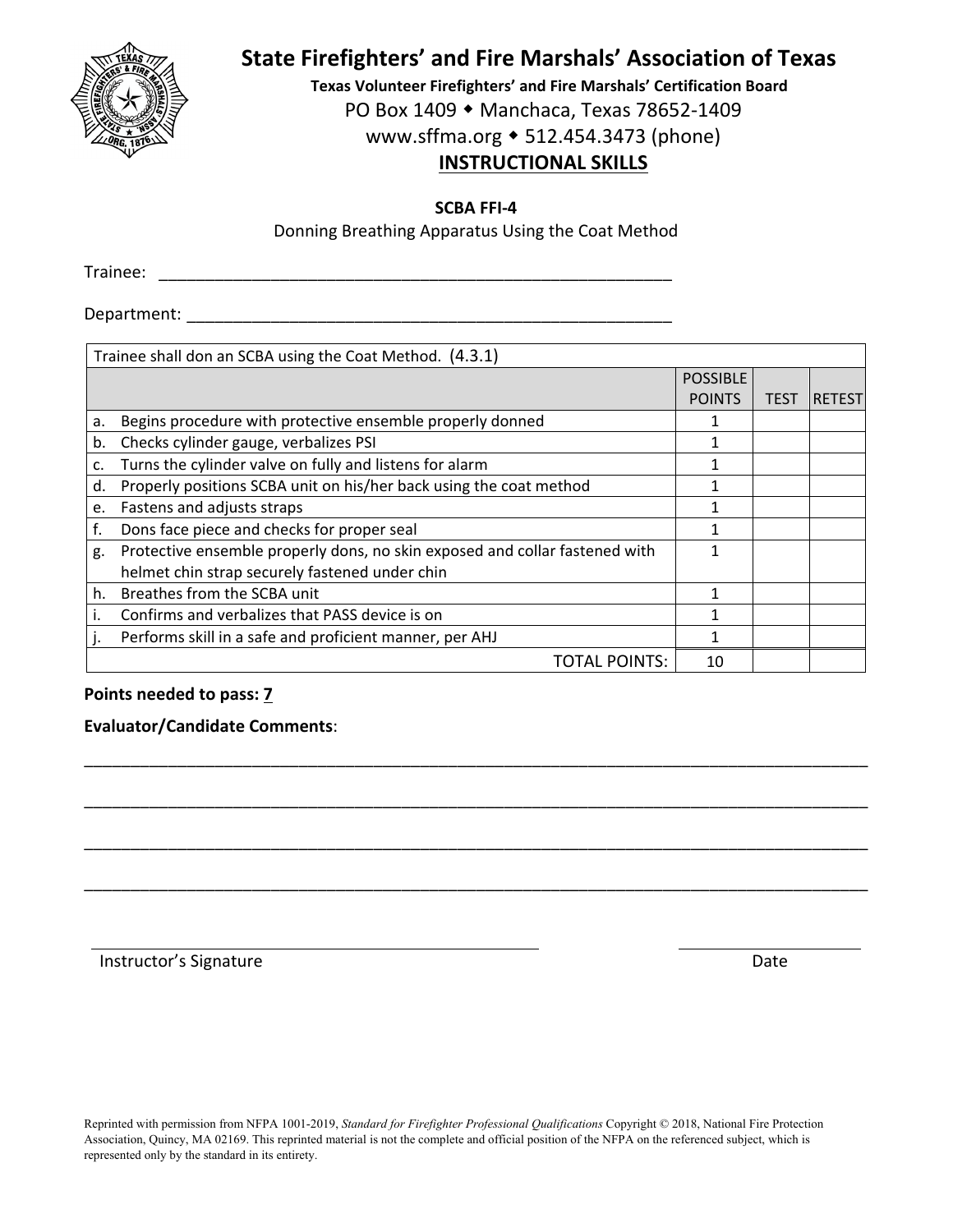

**Texas Volunteer Firefighters' and Fire Marshals' Certification Board** PO Box 1409 Manchaca, Texas 78652‐1409 www.sffma.org 512.454.3473 (phone) **INSTRUCTIONAL SKILLS**

## **SCBA FFI‐5**

Donning Breathing Apparatus Using the Over the Head Method

## **Subject: Fireground Operations**

#### **NFPA 1001 4.3.1**

#### **REFERENCE**

Use self-contained breathing apparatus (SCBA) during emergency operations, given SCBA and other personal protective equipment, so that the SCBA is correctly donned, the SCBA is correctly worn, controlled breathing techniques are used, emergency procedures are enacted if the SCBA fails, all low‐ air warnings are recognized, respiratory protection is not intentionally compromised, and hazardous areas are exited prior to air depletion. (4.3.1)

#### **OBJECTIVE**

Trainee shall don an SCBA using the Over the Head Method.

#### **INSTRUCTIONS ‐ procedures for achieving the objective**

With the Self-Contained Breathing Apparatus (SCBA) laying on the ground, back plate up, you shall don the breathing apparatus using the over the head method. You will begin on my instruction to start. The skill will end when all identified steps have been accomplished and you put your handsin the air to signal that you are finished with this skill. Do you understand these instructions?

#### **PREPARATION & EQUIPMENT**

Self‐Contained Breathing Apparatus Personal Alert Safety System PPE appropriate for the skill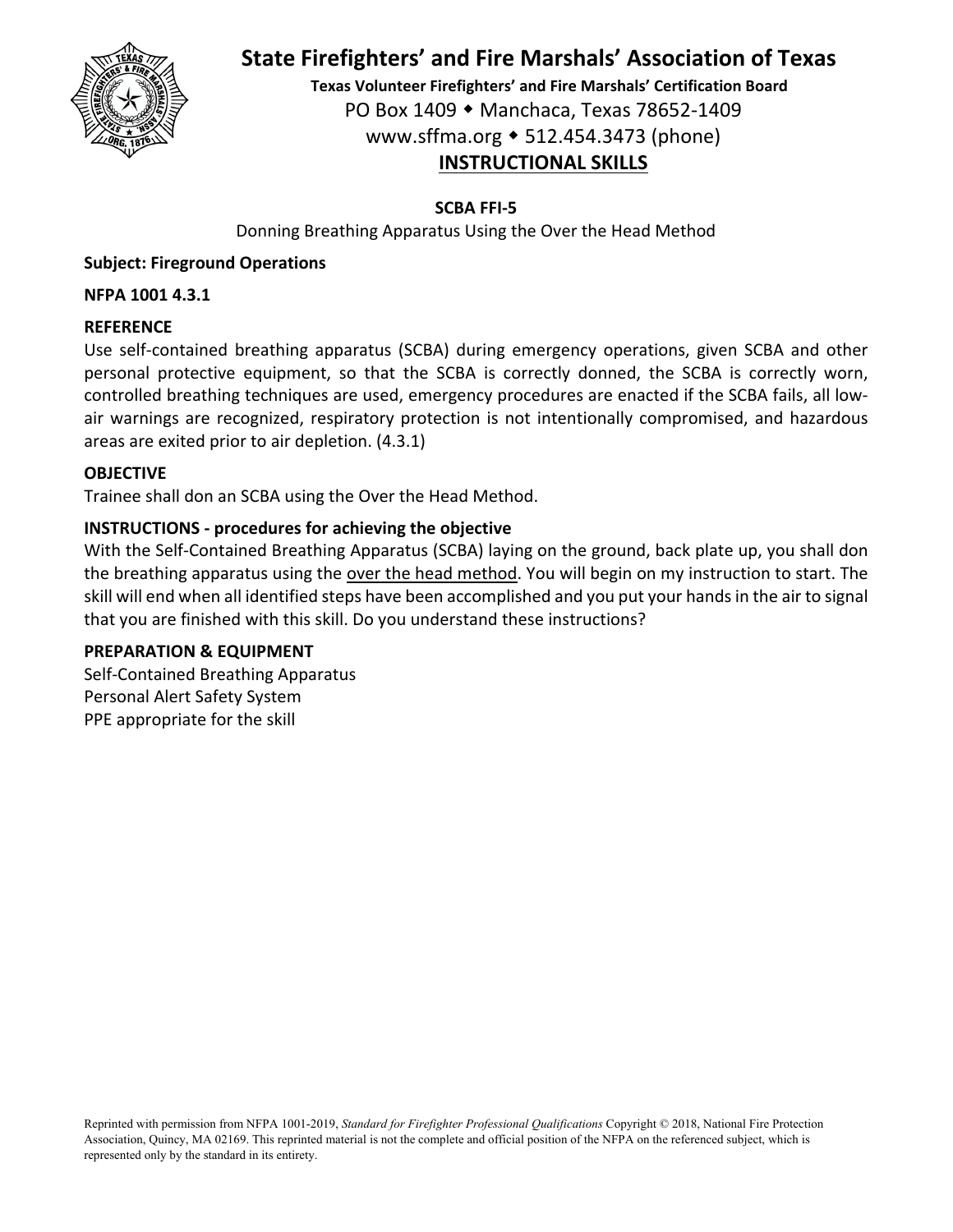

**Texas Volunteer Firefighters' and Fire Marshals' Certification Board** PO Box 1409 ◆ Manchaca, Texas 78652-1409 www.sffma.org 512.454.3473 (phone)

# **INSTRUCTIONAL SKILLS**

**SCBA FFI‐5**

Donning Breathing Apparatus Using the Over the Head Method

Trainee: \_\_\_\_\_\_\_\_\_\_\_\_\_\_\_\_\_\_\_\_\_\_\_\_\_\_\_\_\_\_\_\_\_\_\_\_\_\_\_\_\_\_\_\_\_\_\_\_\_\_\_\_\_\_\_

Department:  $\blacksquare$ 

|    | Trainee shall don an SCBA using the Over the Head Method. (4.3.1)        |                 |             |               |  |
|----|--------------------------------------------------------------------------|-----------------|-------------|---------------|--|
|    |                                                                          | <b>POSSIBLE</b> |             |               |  |
|    |                                                                          | <b>POINTS</b>   | <b>TEST</b> | <b>RETEST</b> |  |
| a. | Begins procedure with protective ensemble properly donned                |                 |             |               |  |
| b. | Checks cylinder gauge, verbalizes PSI                                    | 1               |             |               |  |
| c. | Turns the cylinder valve on fully and listens for alarm                  |                 |             |               |  |
| d. | Properly positions the SCBA unit on back using the over the head method  |                 |             |               |  |
| e. | Fastens and adjusts straps                                               |                 |             |               |  |
| f. | Dons face piece and checks for proper seal                               |                 |             |               |  |
| g. | Protective ensemble properly donned, no skin exposed and collar fastened |                 |             |               |  |
|    | with helmet chin strap fastened under chin                               |                 |             |               |  |
| h. | Breathes from the SCBA unit                                              | 1               |             |               |  |
| I. | Confirms and verbalizes that PASS device is on                           |                 |             |               |  |
|    | Performs skill in a safe and proficient manner, per AHJ                  | 1               |             |               |  |
|    | <b>TOTAL POINTS:</b>                                                     | 10              |             |               |  |

\_\_\_\_\_\_\_\_\_\_\_\_\_\_\_\_\_\_\_\_\_\_\_\_\_\_\_\_\_\_\_\_\_\_\_\_\_\_\_\_\_\_\_\_\_\_\_\_\_\_\_\_\_\_\_\_\_\_\_\_\_\_\_\_\_\_\_\_\_\_\_\_\_\_\_\_\_\_\_\_\_\_\_\_

\_\_\_\_\_\_\_\_\_\_\_\_\_\_\_\_\_\_\_\_\_\_\_\_\_\_\_\_\_\_\_\_\_\_\_\_\_\_\_\_\_\_\_\_\_\_\_\_\_\_\_\_\_\_\_\_\_\_\_\_\_\_\_\_\_\_\_\_\_\_\_\_\_\_\_\_\_\_\_\_\_\_\_\_

\_\_\_\_\_\_\_\_\_\_\_\_\_\_\_\_\_\_\_\_\_\_\_\_\_\_\_\_\_\_\_\_\_\_\_\_\_\_\_\_\_\_\_\_\_\_\_\_\_\_\_\_\_\_\_\_\_\_\_\_\_\_\_\_\_\_\_\_\_\_\_\_\_\_\_\_\_\_\_\_\_\_\_\_

\_\_\_\_\_\_\_\_\_\_\_\_\_\_\_\_\_\_\_\_\_\_\_\_\_\_\_\_\_\_\_\_\_\_\_\_\_\_\_\_\_\_\_\_\_\_\_\_\_\_\_\_\_\_\_\_\_\_\_\_\_\_\_\_\_\_\_\_\_\_\_\_\_\_\_\_\_\_\_\_\_\_\_\_

#### **Points needed to pass: 7**

#### **Evaluator/Candidate Comments**:

Instructor's Signature **Date**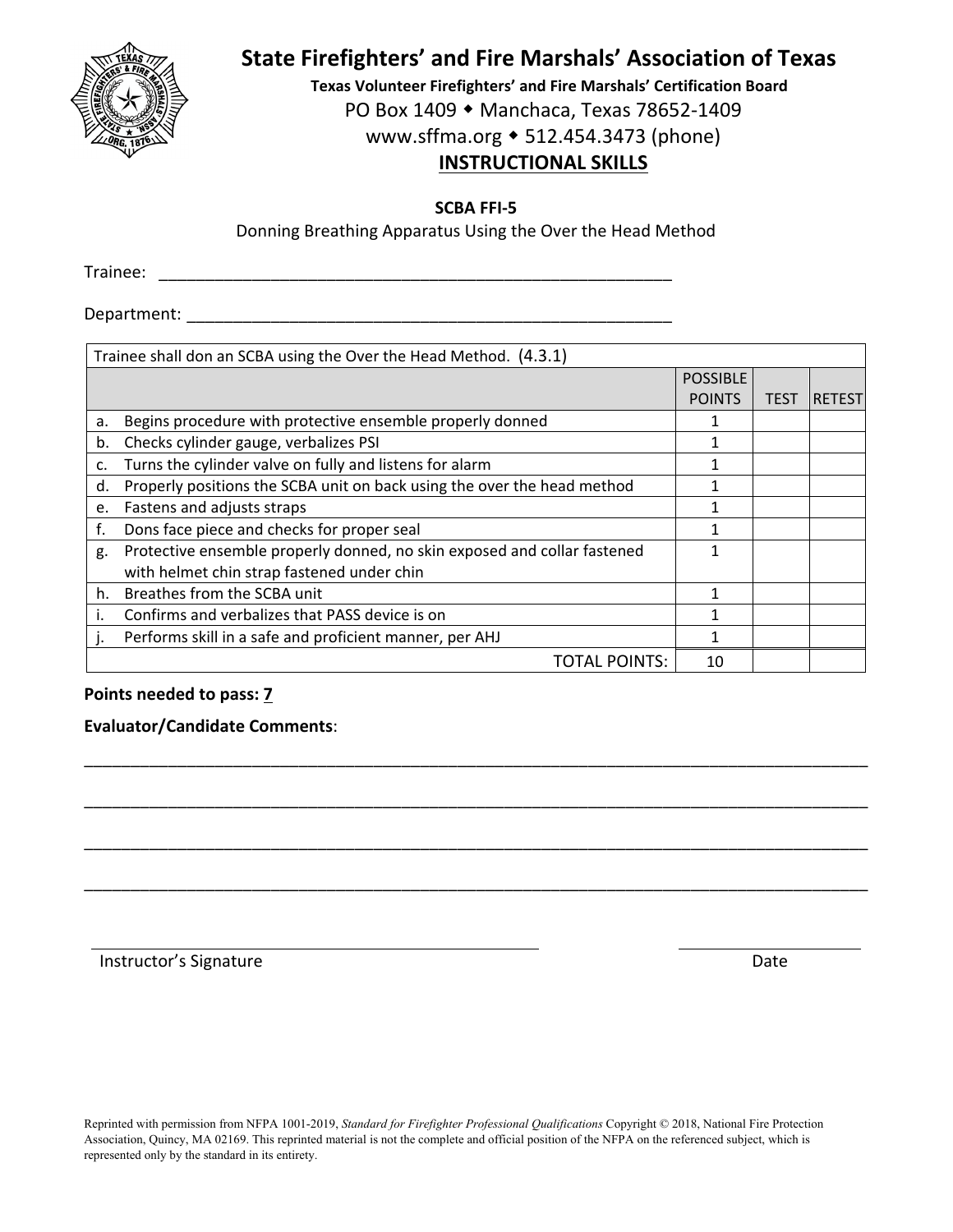

**Texas Volunteer Firefighters' and Fire Marshals' Certification Board** PO Box 1409 Manchaca, Texas 78652‐1409 www.sffma.org 512.454.3473 (phone) **INSTRUCTIONAL SKILLS**

**SCBA FFI‐6**

Skip‐Breathing

#### **Subject: Fireground Operations**

#### **NFPA 1001 4.3.1, 4.3.5**

#### **REFERENCE**

Use self‐contained breathing apparatus (SCBA) during emergency operations, given SCBA and other personal protective equipment, so that the SCBA is correctly donned, the SCBA is correctly worn, controlled breathing techniques are used, emergency procedures are enacted if the SCBA fails, all low‐ air warnings are recognized, respiratory protection is not intentionally compromised, and hazardous areas are exited prior to air depletion. (4.3.1)

Exit a hazardous area as a team, given vision‐obscured conditions, so that a safe haven is found before exhausting the air supply, others are not endangered, and the team integrity is maintained. (4.3.5)

#### **OBJECTIVE**

Trainee shall demonstrate emergency procedures for conserving air by using the technique known as skip‐breathing.

#### **INSTRUCTIONS ‐ procedures for achieving the objective**

While wearing full protective clothing and a Self‐Contained Breathing Apparatus (SCBA), you will demonstrate emergency procedures for conserving air by using the technique known as skip‐breathing. You will begin on my instruction to start. The evaluation will end when all identified steps have been accomplished and you put your hands in the air to signal that you are finished with this skill. Do you understand these instructions?

#### **PREPARATION & EQUIPMENT**

Self‐Contained Breathing Apparatus PPE appropriate for the skill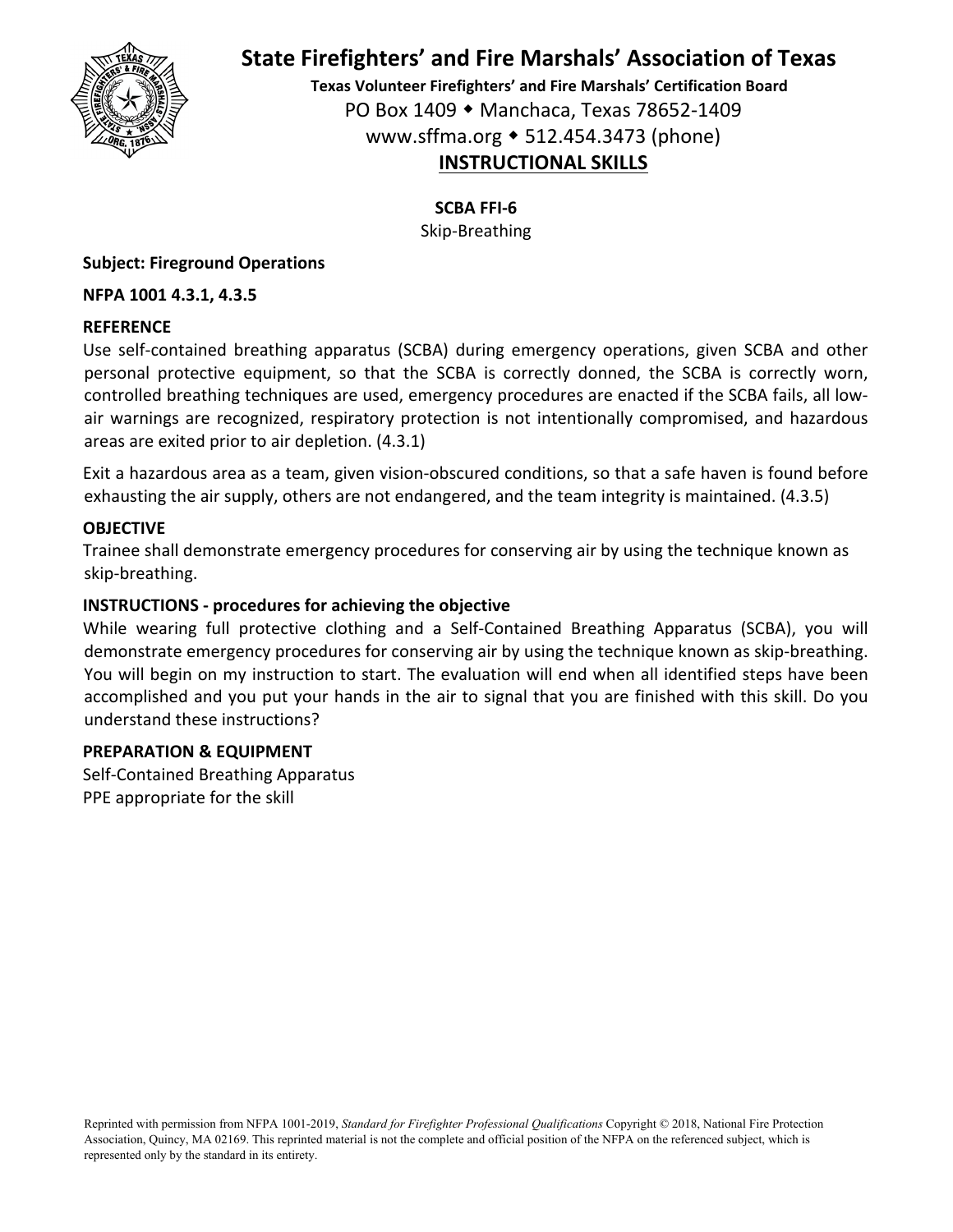

**Texas Volunteer Firefighters' and Fire Marshals' Certification Board**

PO Box 1409 ◆ Manchaca, Texas 78652-1409

www.sffma.org 512.454.3473 (phone)

# **INSTRUCTIONAL SKILLS**

**SCBA FFI‐6**

Skip‐Breathing

Trainee: \_\_\_\_\_\_\_\_\_\_\_\_\_\_\_\_\_\_\_\_\_\_\_\_\_\_\_\_\_\_\_\_\_\_\_\_\_\_\_\_\_\_\_\_\_\_\_\_\_\_\_\_\_\_\_

Department:  $\blacksquare$ 

Trainee shall demonstrate emergency procedures for conserving air by using the technique known as skip‐ breathing. (4.3.1, 4.3.5)

|                                                                          | <b>POSSIBLE</b> |             |               |
|--------------------------------------------------------------------------|-----------------|-------------|---------------|
|                                                                          | <b>POINTS</b>   | <b>TEST</b> | <b>RETEST</b> |
| a. Takes a regular breath (safety point: inhales normally)               |                 |             |               |
| b. Holds breath for about as long as it would normally take to exhale it |                 |             |               |
| c. Takes a second breath                                                 |                 |             |               |
| d. Exhales slowly                                                        |                 |             |               |
| e. Performs skill in a safe and proficient manner, per AHJ               |                 |             |               |
| <b>TOTAL POINTS:</b>                                                     |                 |             |               |

\_\_\_\_\_\_\_\_\_\_\_\_\_\_\_\_\_\_\_\_\_\_\_\_\_\_\_\_\_\_\_\_\_\_\_\_\_\_\_\_\_\_\_\_\_\_\_\_\_\_\_\_\_\_\_\_\_\_\_\_\_\_\_\_\_\_\_\_\_\_\_\_\_\_\_\_\_\_\_\_\_\_\_\_

\_\_\_\_\_\_\_\_\_\_\_\_\_\_\_\_\_\_\_\_\_\_\_\_\_\_\_\_\_\_\_\_\_\_\_\_\_\_\_\_\_\_\_\_\_\_\_\_\_\_\_\_\_\_\_\_\_\_\_\_\_\_\_\_\_\_\_\_\_\_\_\_\_\_\_\_\_\_\_\_\_\_\_\_

\_\_\_\_\_\_\_\_\_\_\_\_\_\_\_\_\_\_\_\_\_\_\_\_\_\_\_\_\_\_\_\_\_\_\_\_\_\_\_\_\_\_\_\_\_\_\_\_\_\_\_\_\_\_\_\_\_\_\_\_\_\_\_\_\_\_\_\_\_\_\_\_\_\_\_\_\_\_\_\_\_\_\_\_

\_\_\_\_\_\_\_\_\_\_\_\_\_\_\_\_\_\_\_\_\_\_\_\_\_\_\_\_\_\_\_\_\_\_\_\_\_\_\_\_\_\_\_\_\_\_\_\_\_\_\_\_\_\_\_\_\_\_\_\_\_\_\_\_\_\_\_\_\_\_\_\_\_\_\_\_\_\_\_\_\_\_\_\_

**Points needed to pass: 4**

#### **Evaluator/Candidate Comments**:

Instructor's Signature **Date**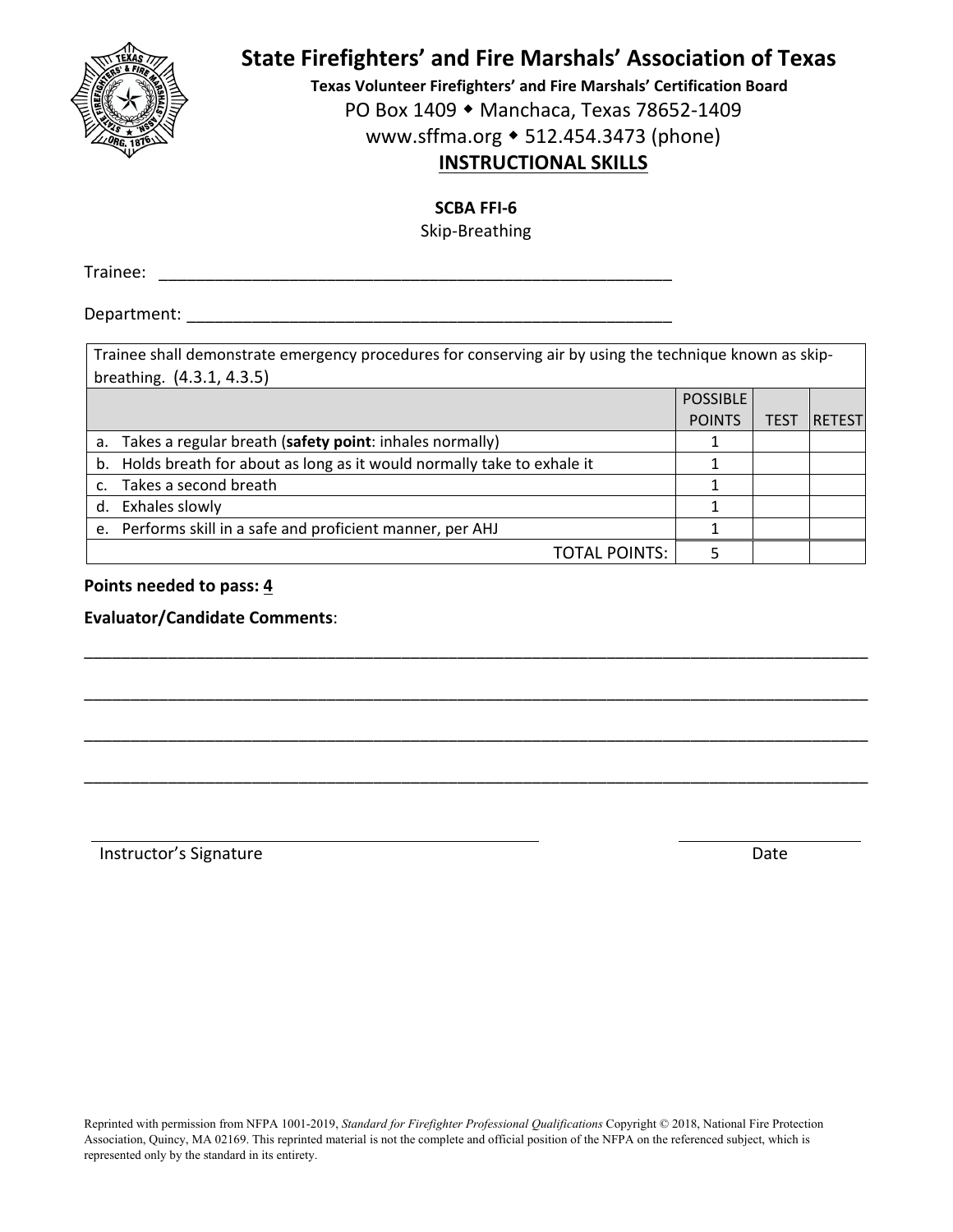

**Texas Volunteer Firefighters' and Fire Marshals' Certification Board** PO Box 1409 Manchaca, Texas 78652‐1409 www.sffma.org 512.454.3473 (phone) **INSTRUCTIONAL SKILLS**

# **SCBA FFI‐7**

Donning Breathing Apparatus Using the Compartment Mounted Method

# **Subject: Fireground Operations**

## **NFPA 1001 4.3.1**

### **REFERENCE**

Use self-contained breathing apparatus (SCBA) during emergency operations, given SCBA and other personal protective equipment, so that the SCBA is correctly donned, the SCBA is correctly worn, controlled breathing techniques are used, emergency procedures are enacted if the SCBA fails, all low‐ air warnings are recognized, respiratory protection is not intentionally compromised, and hazardous areas are exited prior to air depletion. (4.3.1)

#### **OBJECTIVE**

Trainee shall don an SCBA using the Compartment Mounted Method.

### **INSTRUCTIONS ‐ procedures for achieving the objective**

You will demonstrate the procedure for donning the Self‐Contained Breathing Apparatus using the Compartment Mounted Method. You shall verbalize the steps printed in italics. You will begin on my instruction to start. The skill will stop when all identified steps have been accomplished and you put your hands in the air and signal that you are finished with this skill. Do you understand these instructions?

#### **PREPARATION & EQUIPMENT**

Apparatus with SCBA compartment mount Self‐Contained Breathing Apparatus PPE appropriate for the skill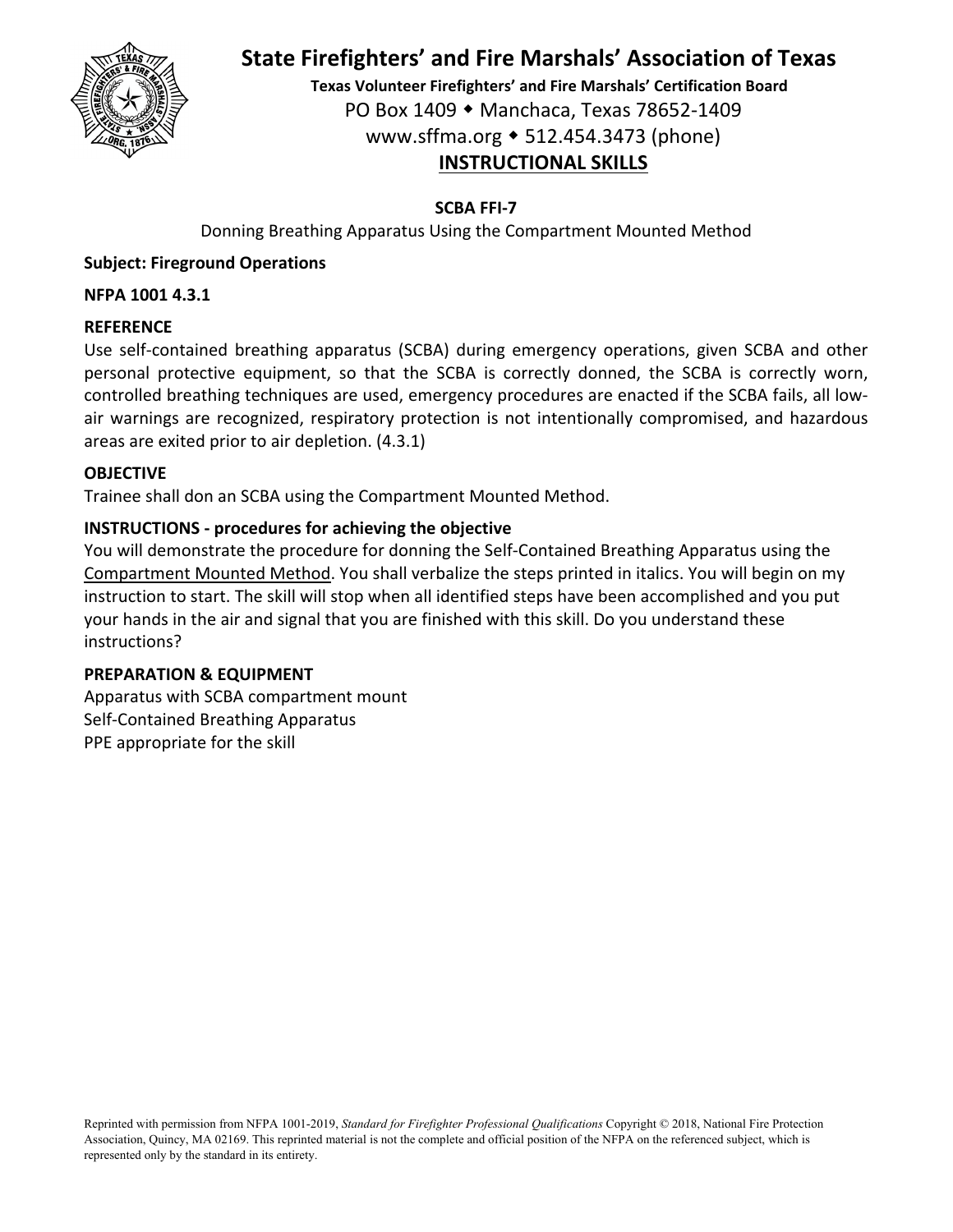

**Texas Volunteer Firefighters' and Fire Marshals' Certification Board** PO Box 1409 ◆ Manchaca, Texas 78652-1409 www.sffma.org 512.454.3473 (phone)

# **INSTRUCTIONAL SKILLS**

**SCBA FFI‐7**

Donning Breathing Apparatus Using the Compartment Mounted Method

Trainee: \_\_\_\_\_\_\_\_\_\_\_\_\_\_\_\_\_\_\_\_\_\_\_\_\_\_\_\_\_\_\_\_\_\_\_\_\_\_\_\_\_\_\_\_\_\_\_\_\_\_\_\_\_\_\_

Department:  $\blacksquare$ 

|    | Trainee shall don an SCBA using the Compartment Mounted Method. (4.3.1)      |                 |      |               |
|----|------------------------------------------------------------------------------|-----------------|------|---------------|
|    |                                                                              | <b>POSSIBLE</b> |      |               |
|    |                                                                              | <b>POINTS</b>   | TEST | <b>RETEST</b> |
| a. | Begins procedure with protective ensemble properly donned                    |                 |      |               |
| b. | Checks cylinder gauge, verbalizes PSI                                        | 1               |      |               |
| c. | Turns the cylinder valve on fully and verbally indicates listening for alarm |                 |      |               |
| d. | Properly positions SCBA unit on his/her back                                 |                 |      |               |
| e. | Fastens and adjusts straps                                                   | 1               |      |               |
| f. | Dons and secures face piece                                                  |                 |      |               |
| g. | Checks face piece for proper seal                                            |                 |      |               |
| h. | Protective ensemble is properly donned, no skin exposed and collar fastened  | 1               |      |               |
|    | with helmet chin strap securely fastened under chin                          |                 |      |               |
| i. | Breathes air from the SCBA                                                   |                 |      |               |
|    | Confirms and verbalizes that PASS device is activated                        |                 |      |               |
| k. | Performs skill in a safe and proficient manner, per AHJ                      |                 |      |               |
|    | <b>TOTAL POINTS:</b>                                                         | 11              |      |               |

\_\_\_\_\_\_\_\_\_\_\_\_\_\_\_\_\_\_\_\_\_\_\_\_\_\_\_\_\_\_\_\_\_\_\_\_\_\_\_\_\_\_\_\_\_\_\_\_\_\_\_\_\_\_\_\_\_\_\_\_\_\_\_\_\_\_\_\_\_\_\_\_\_\_\_\_\_\_\_\_\_\_\_\_

\_\_\_\_\_\_\_\_\_\_\_\_\_\_\_\_\_\_\_\_\_\_\_\_\_\_\_\_\_\_\_\_\_\_\_\_\_\_\_\_\_\_\_\_\_\_\_\_\_\_\_\_\_\_\_\_\_\_\_\_\_\_\_\_\_\_\_\_\_\_\_\_\_\_\_\_\_\_\_\_\_\_\_\_

\_\_\_\_\_\_\_\_\_\_\_\_\_\_\_\_\_\_\_\_\_\_\_\_\_\_\_\_\_\_\_\_\_\_\_\_\_\_\_\_\_\_\_\_\_\_\_\_\_\_\_\_\_\_\_\_\_\_\_\_\_\_\_\_\_\_\_\_\_\_\_\_\_\_\_\_\_\_\_\_\_\_\_\_

\_\_\_\_\_\_\_\_\_\_\_\_\_\_\_\_\_\_\_\_\_\_\_\_\_\_\_\_\_\_\_\_\_\_\_\_\_\_\_\_\_\_\_\_\_\_\_\_\_\_\_\_\_\_\_\_\_\_\_\_\_\_\_\_\_\_\_\_\_\_\_\_\_\_\_\_\_\_\_\_\_\_\_\_

# **Points needed to pass: 8**

# **Evaluator/Candidate Comments**:

Instructor's Signature **Date**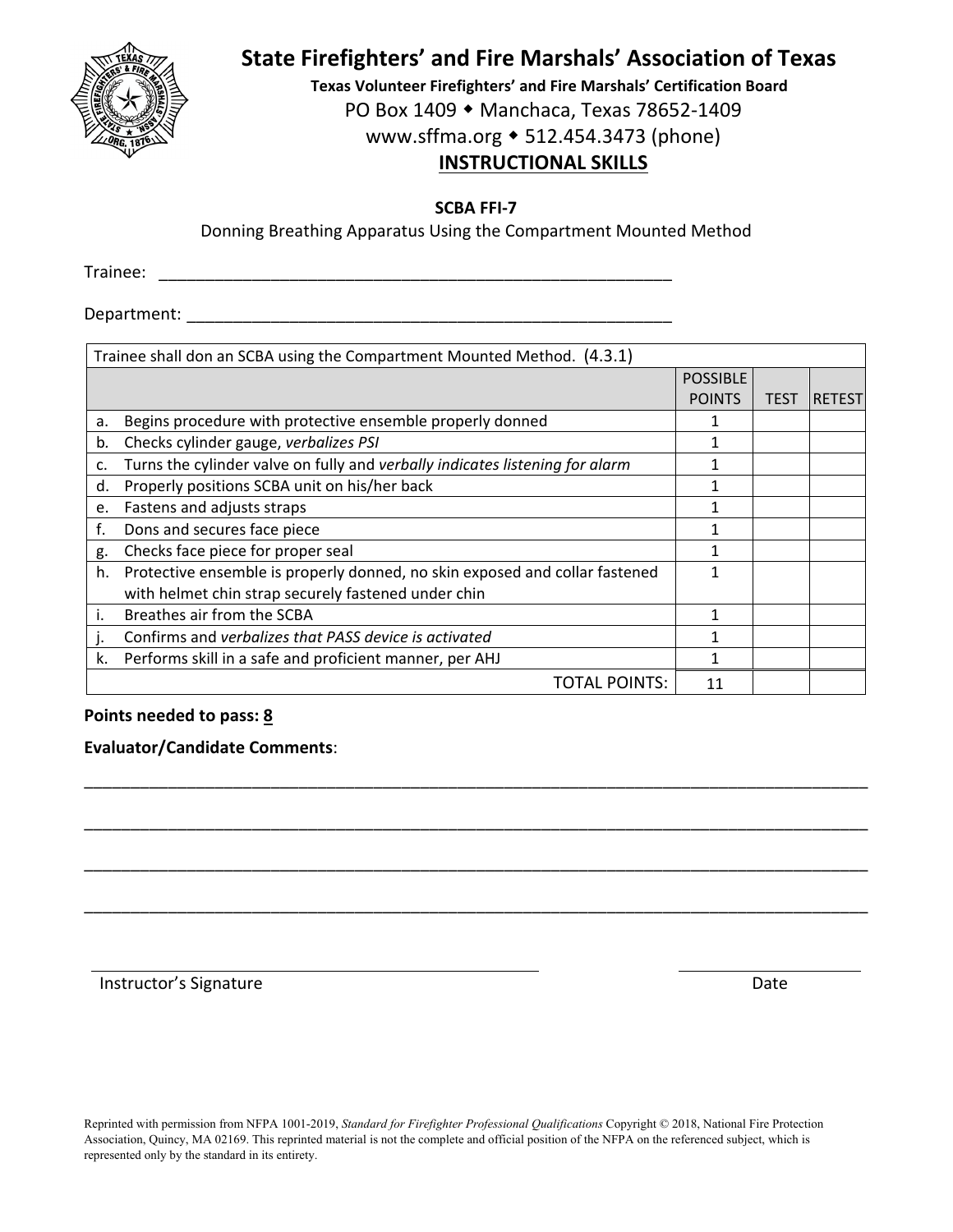

**Texas Volunteer Firefighters' and Fire Marshals' Certification Board** PO Box 1409 Manchaca, Texas 78652‐1409 www.sffma.org 512.454.3473 (phone) **INSTRUCTIONAL SKILLS**

### **SCBA FFI‐8**

Donning Breathing Apparatus Using the Seat Mounted Method

## **Subject: Fireground Operations**

#### **NFPA 1001 4.3.1**

#### **REFERENCE**

Use self-contained breathing apparatus (SCBA) during emergency operations, given SCBA and other personal protective equipment, so that the SCBA is correctly donned, the SCBA is correctly worn, controlled breathing techniques are used, emergency procedures are enacted if the SCBA fails, all low‐ air warnings are recognized, respiratory protection is not intentionally compromised, and hazardous areas are exited prior to air depletion. (4.3.1)

#### **OBJECTIVE**

Trainee shall don an SCBA using the Seat Mounted Method.

#### **INSTRUCTIONS ‐ procedures for achieving the objective**

While wearing full firefighter protective clothing, you will demonstrate the procedure for donning the Self-Contained Breathing Apparatus using the Seat Mounted Method. You shall verbalize the steps printed in italics. You will begin on my instruction to start. The skill will end when all identified steps have been accomplished and you put your hands in the air and signal that you are finished with this skill. Do you understand these instructions?

#### **SAFETY NOTE**

Apparatus should not be in motion during the skill.

#### **PREPARATION & EQUIPMENT**

Apparatus with SCBA seat mount Self‐Contained Breathing Apparatus PPE appropriate for the skill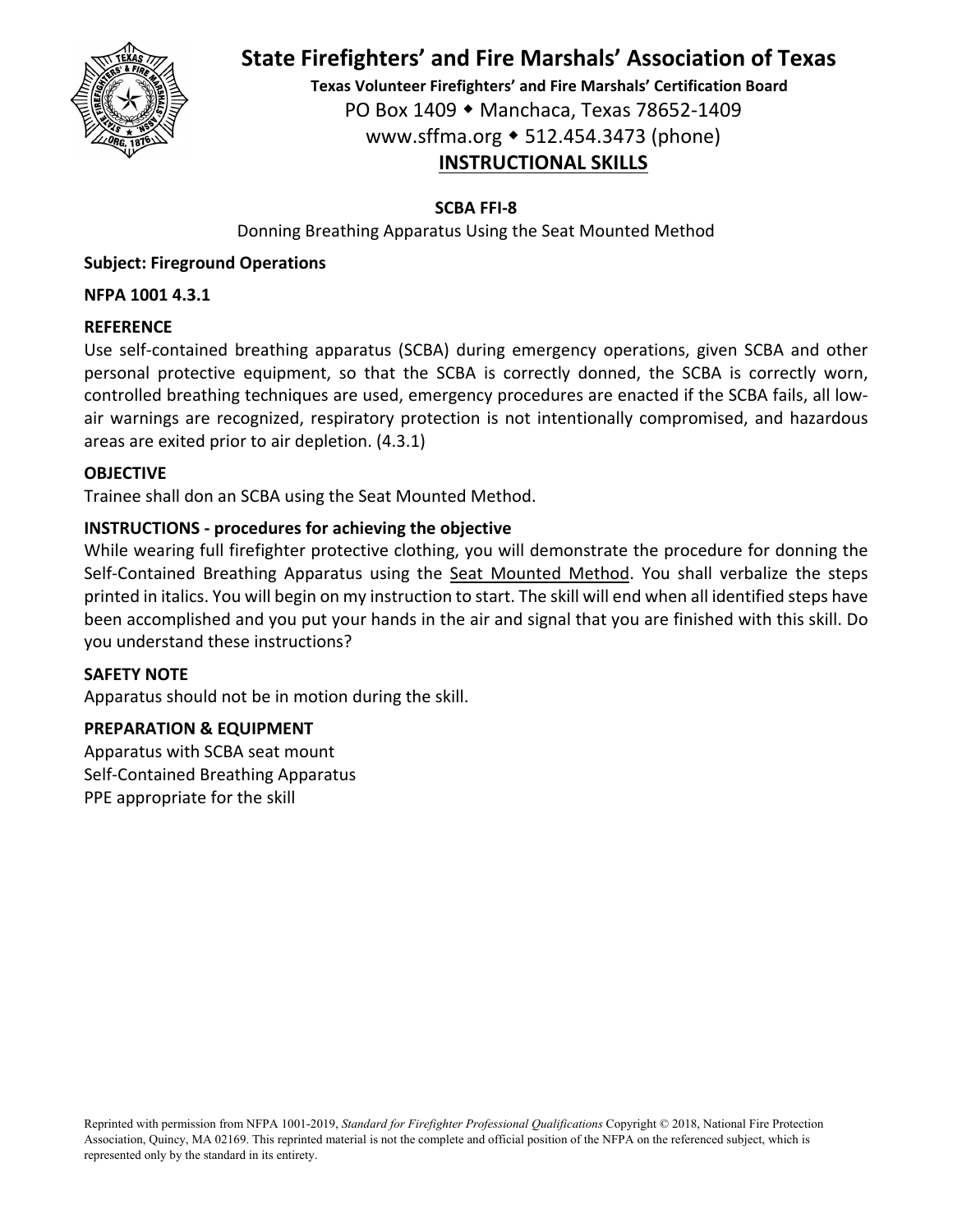

**Texas Volunteer Firefighters' and Fire Marshals' Certification Board** PO Box 1409 ◆ Manchaca, Texas 78652-1409 www.sffma.org 512.454.3473 (phone)

# **INSTRUCTIONAL SKILLS**

**SCBA FFI‐8**

Donning Breathing Apparatus Using the Seat Mounted Method

Trainee: \_\_\_\_\_\_\_\_\_\_\_\_\_\_\_\_\_\_\_\_\_\_\_\_\_\_\_\_\_\_\_\_\_\_\_\_\_\_\_\_\_\_\_\_\_\_\_\_\_\_\_\_\_\_\_

Department:  $\blacksquare$ 

|    | Trainee shall don an SCBA using the Seat Mounted Method. (4.3.1)              |                 |             |                |
|----|-------------------------------------------------------------------------------|-----------------|-------------|----------------|
|    |                                                                               | <b>POSSIBLE</b> |             |                |
|    |                                                                               | <b>POINTS</b>   | <b>TEST</b> | <b>IRETEST</b> |
| a. | Begins procedure with protective ensemble properly donned                     |                 |             |                |
| b. | Firefighter is properly seated                                                |                 |             |                |
| c. | Places arms through SCBA shoulder straps and partially tightens straps        |                 |             |                |
| d. | Carefully exits the apparatus to ground level or safely completes task inside |                 |             |                |
|    | apparatus                                                                     |                 |             |                |
| e. | Fastens and adjusts straps                                                    | 1               |             |                |
| f. | Turns cylinder valve on fully and verbally indicates listening for alarm      |                 |             |                |
| g. | Checks shoulder harness gauge, verbalizes PSI                                 |                 |             |                |
| h. | Requests cylinder gauge reading verification                                  |                 |             |                |
| i. | Confirms and verbalizes that the PASS device is on                            |                 |             |                |
| J. | Dons and secures face piece and checks for proper seal                        |                 |             |                |
| k. | Protective ensemble properly donned, no skin exposed, collar fastened, and    |                 |             |                |
|    | helmet chin strap securely fastened under chin                                |                 |             |                |
|    | Breathes air from the SCBA unit                                               | 1               |             |                |
|    | m. Performs skill in a safe and proficient manner, per AHJ                    |                 |             |                |
|    | TOTAL POINTS:                                                                 | 13              |             |                |

\_\_\_\_\_\_\_\_\_\_\_\_\_\_\_\_\_\_\_\_\_\_\_\_\_\_\_\_\_\_\_\_\_\_\_\_\_\_\_\_\_\_\_\_\_\_\_\_\_\_\_\_\_\_\_\_\_\_\_\_\_\_\_\_\_\_\_\_\_\_\_\_\_\_\_\_\_\_\_\_\_\_\_\_

\_\_\_\_\_\_\_\_\_\_\_\_\_\_\_\_\_\_\_\_\_\_\_\_\_\_\_\_\_\_\_\_\_\_\_\_\_\_\_\_\_\_\_\_\_\_\_\_\_\_\_\_\_\_\_\_\_\_\_\_\_\_\_\_\_\_\_\_\_\_\_\_\_\_\_\_\_\_\_\_\_\_\_\_

\_\_\_\_\_\_\_\_\_\_\_\_\_\_\_\_\_\_\_\_\_\_\_\_\_\_\_\_\_\_\_\_\_\_\_\_\_\_\_\_\_\_\_\_\_\_\_\_\_\_\_\_\_\_\_\_\_\_\_\_\_\_\_\_\_\_\_\_\_\_\_\_\_\_\_\_\_\_\_\_\_\_\_\_

\_\_\_\_\_\_\_\_\_\_\_\_\_\_\_\_\_\_\_\_\_\_\_\_\_\_\_\_\_\_\_\_\_\_\_\_\_\_\_\_\_\_\_\_\_\_\_\_\_\_\_\_\_\_\_\_\_\_\_\_\_\_\_\_\_\_\_\_\_\_\_\_\_\_\_\_\_\_\_\_\_\_\_\_

#### **Points needed to pass: 9**

#### **Evaluator/Candidate Comments**:

Instructor's Signature **Date**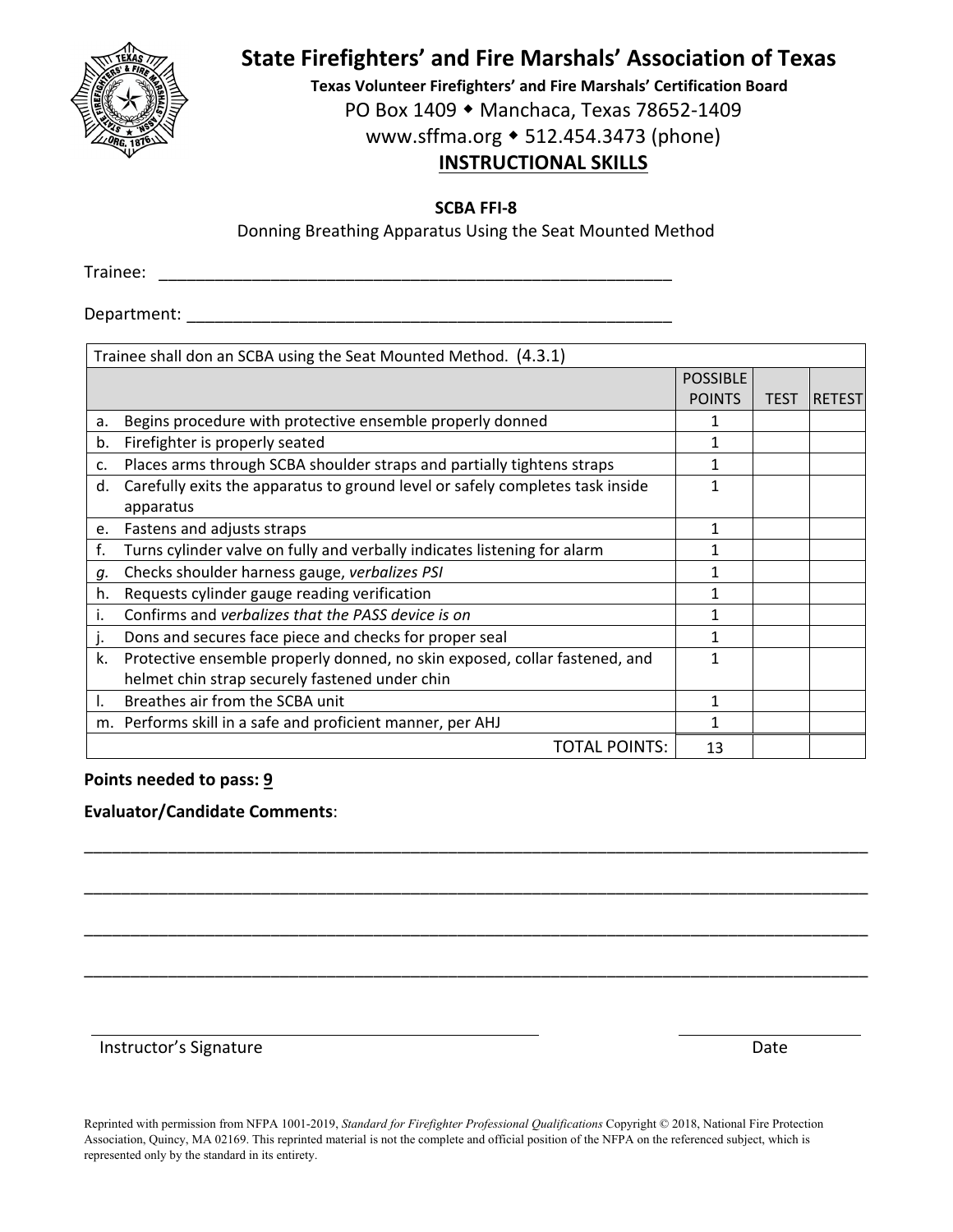

**Texas Volunteer Firefighters' and Fire Marshals' Certification Board** PO Box 1409 Manchaca, Texas 78652‐1409 www.sffma.org 512.454.3473 (phone) **INSTRUCTIONAL SKILLS**

**SCBA FFI‐9**

Restricted Passage

## **Subject: Fireground Operations**

**NFPA 1001 4.3.1**

### **REFERENCE**

Use self‐contained breathing apparatus (SCBA) during emergency operations, given SCBA and other personal protective equipment, so that the SCBA is correctly donned, the SCBA is correctly worn, controlled breathing techniques are used, emergency procedures are enacted if the SCBA fails, all low‐ air warnings are recognized, respiratory protection is not intentionally compromised, and hazardous areas are exited prior to air depletion. (4.3.1)

#### **OBJECTIVE**

Trainee shall maneuver through a restricted passage while wearing full personal protective equipment including SCBA.

### **INSTRUCTIONS ‐ procedures for achieving the objective**

You will be presented with a restricted passage. While wearing full personal protective equipment including SCBA, you shall safely maneuver through the passage. You will begin on my instruction to start. Put your hands in the air to signal that you are finished with this skill. Do you understand these instructions?

#### **PREPARATION & EQUIPMENT**

Self‐Contained Breathing Apparatus Restricted passage training prop PPE appropriate for the skill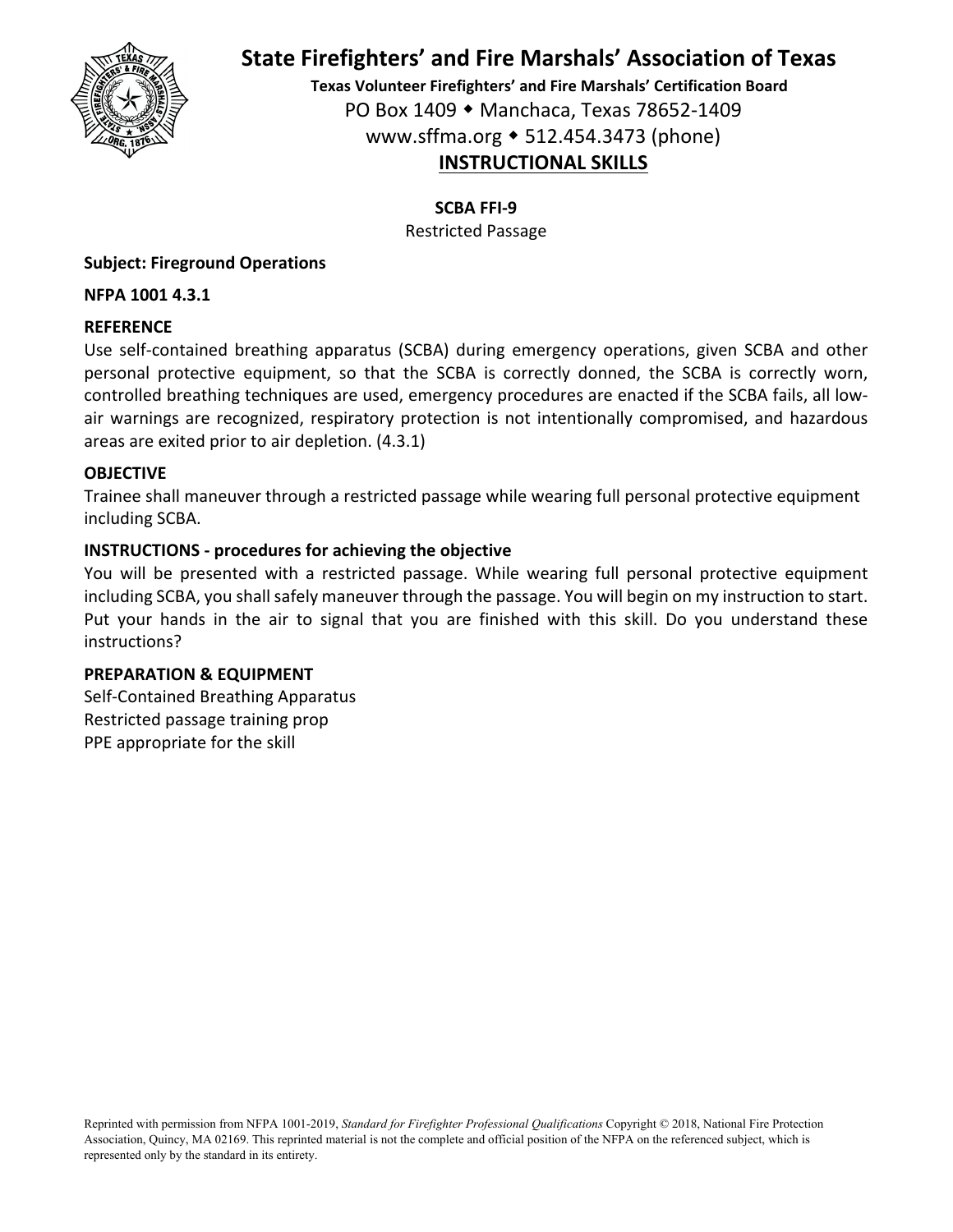

**Texas Volunteer Firefighters' and Fire Marshals' Certification Board**

PO Box 1409 ◆ Manchaca, Texas 78652-1409

www.sffma.org 512.454.3473 (phone)

# **INSTRUCTIONAL SKILLS**

**SCBA FFI‐9**

Restricted Passage

Trainee: \_\_\_\_\_\_\_\_\_\_\_\_\_\_\_\_\_\_\_\_\_\_\_\_\_\_\_\_\_\_\_\_\_\_\_\_\_\_\_\_\_\_\_\_\_\_\_\_\_\_\_\_\_\_\_

Department:  $\blacksquare$ 

Trainee shall maneuver through a restricted passage while wearing full personal protective equipment  $\vert$  including SCBA.  $(4.3.1)$ 

|    |                                                                    | <b>POSSIBLE</b> |                  |               |
|----|--------------------------------------------------------------------|-----------------|------------------|---------------|
|    |                                                                    | <b>POINTS</b>   | TES <sup>-</sup> | <b>RETEST</b> |
| а. | Loosens straps or removes SCBA unit to reduce profile              |                 |                  |               |
|    | b. Maneuvers through restricted passage                            |                 |                  |               |
|    | Maintains face piece seal or adjusts, if necessary                 |                 |                  |               |
|    | d. Maintains continuous contact with SCBA unit                     |                 |                  |               |
|    | e. Once through restricted passage, readjusts SCBA unit and straps |                 |                  |               |
|    | Performs skill in a safe and proficient manner, per AHJ            |                 |                  |               |
|    | <b>TOTAL POINTS:</b>                                               |                 |                  |               |

\_\_\_\_\_\_\_\_\_\_\_\_\_\_\_\_\_\_\_\_\_\_\_\_\_\_\_\_\_\_\_\_\_\_\_\_\_\_\_\_\_\_\_\_\_\_\_\_\_\_\_\_\_\_\_\_\_\_\_\_\_\_\_\_\_\_\_\_\_\_\_\_\_\_\_\_\_\_\_\_\_\_\_\_

\_\_\_\_\_\_\_\_\_\_\_\_\_\_\_\_\_\_\_\_\_\_\_\_\_\_\_\_\_\_\_\_\_\_\_\_\_\_\_\_\_\_\_\_\_\_\_\_\_\_\_\_\_\_\_\_\_\_\_\_\_\_\_\_\_\_\_\_\_\_\_\_\_\_\_\_\_\_\_\_\_\_\_\_

\_\_\_\_\_\_\_\_\_\_\_\_\_\_\_\_\_\_\_\_\_\_\_\_\_\_\_\_\_\_\_\_\_\_\_\_\_\_\_\_\_\_\_\_\_\_\_\_\_\_\_\_\_\_\_\_\_\_\_\_\_\_\_\_\_\_\_\_\_\_\_\_\_\_\_\_\_\_\_\_\_\_\_\_

\_\_\_\_\_\_\_\_\_\_\_\_\_\_\_\_\_\_\_\_\_\_\_\_\_\_\_\_\_\_\_\_\_\_\_\_\_\_\_\_\_\_\_\_\_\_\_\_\_\_\_\_\_\_\_\_\_\_\_\_\_\_\_\_\_\_\_\_\_\_\_\_\_\_\_\_\_\_\_\_\_\_\_\_

#### **Points needed to pass: 4**

**Evaluator/Candidate Comments**:

Instructor's Signature **Date**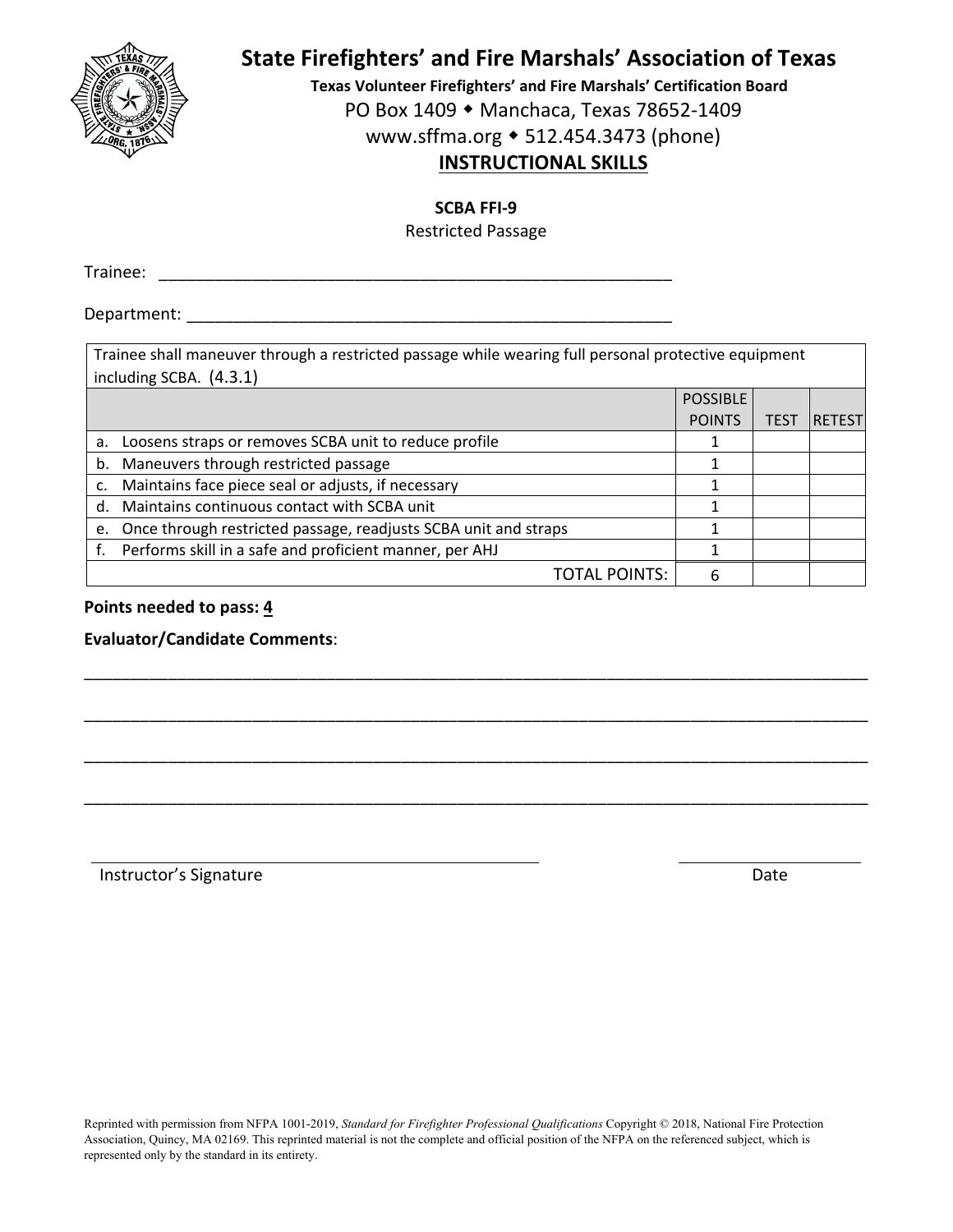

**Texas Volunteer Firefighters' and Fire Marshals' Certification Board** PO Box 1409 Manchaca, Texas 78652‐1409 www.sffma.org 512.454.3473 (phone) **INSTRUCTIONAL SKILLS**

**SCBA FFI‐10**

Controlled Breathing

# **Subject: Fireground Operations**

### **NFPA 1001 4.3.1, 4.3.5**

#### **REFERENCE**

Use self‐contained breathing apparatus (SCBA) during emergency operations, given SCBA and other personal protective equipment, so that the SCBA is correctly donned, the SCBA is correctly worn, controlled breathing techniques are used, emergency procedures are enacted if the SCBA fails, all low‐ air warnings are recognized, respiratory protection is not intentionally compromised, and hazardous areas are exited prior to air depletion. (4.3.1)

Exit a hazardous area as a team, given vision‐obscured conditions, so that a safe haven is found before exhausting the air supply, others are not endangered, and the team integrity is maintained. (4.3.5)

### **OBJECTIVE**

Trainee shall control breathing while wearing an SCBA.

### **INSTRUCTIONS ‐‐ procedures for achieving the objective**

While wearing full personal protective clothing, you shall be given a Self‐Contained Breathing Apparatus in full operation. You will be provided with a fire ground operation to perform. You shall demonstrate controlled breathing. You will begin on my instruction to start. The skill will end when all identified steps have been accomplished and you put your hands in the air and signal that you are finished with this skill. Do you understand these instructions?

#### **PREPARATION & EQUIPMENT**

Self‐Contained Breathing Apparatus PPE appropriate for the skill